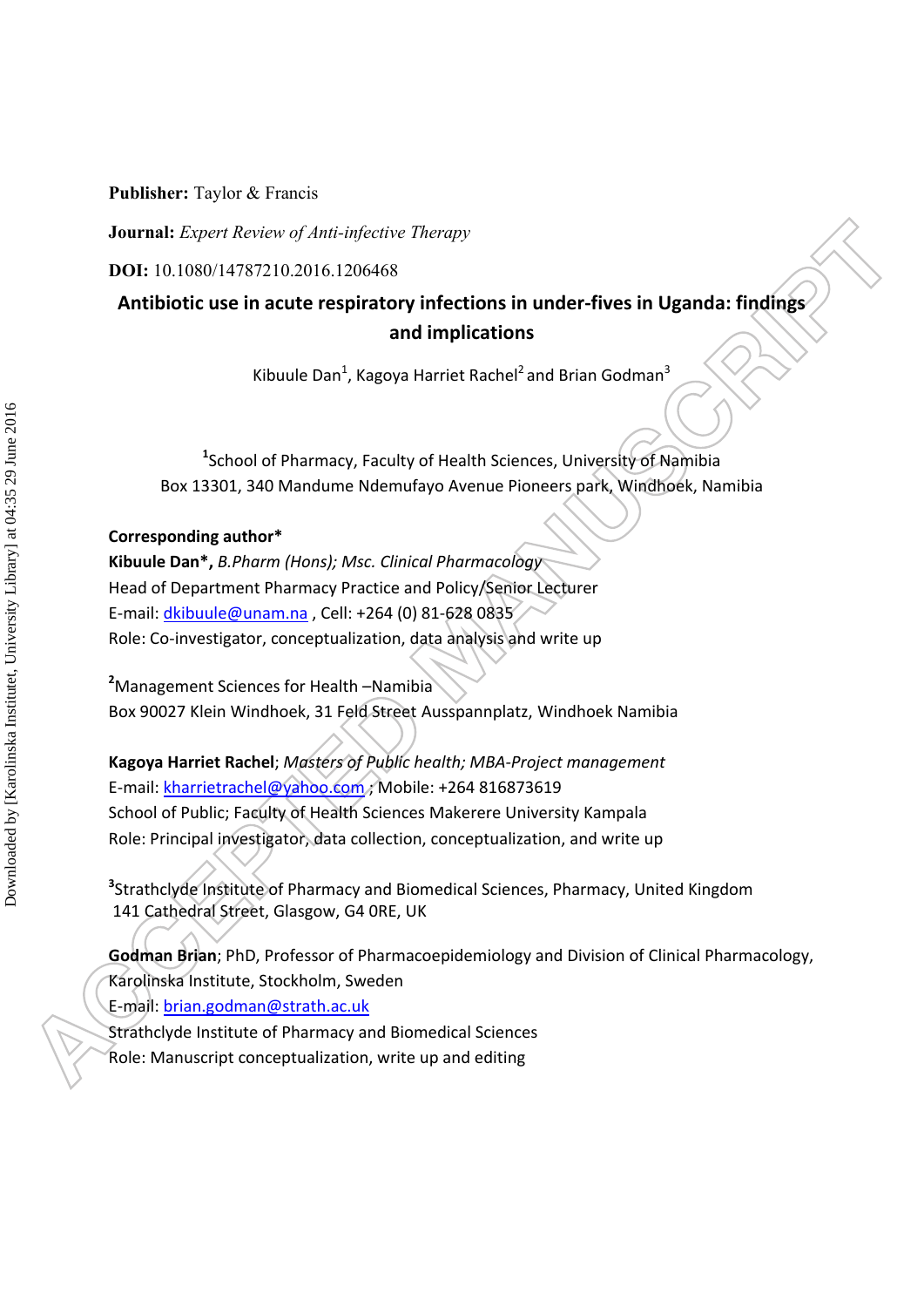### **ABSTRACT**

**Objectives:** Self-medication with antibiotics among households is common in Uganda. However, there are limited studies evaluating self-purchasing of antibiotics for acute respiratory infections (ARI) in the under-fives. Consequently, the objective was to evaluate patterns of household self-medication with antibiotics in ARI among under-fives in Kampala. **Methods:** Descriptive cross-sectional observational design. Care takers at households were selected from five divisions of Kampala using the WHO 30-cluster method and interviewed using a standardized questionnaire in June - July 2011.

**Results:** Out of the 200 households, most ARI cases 107 (53.5%; *p* = 0.322) were inappropriately managed. The prevalence of antibiotic use in ARI was 43% (*p* < 0.001). Amoxicillin 31.4% and cotrimoxazole (30%) were the most self-medicated antibiotics. Antibiotics use was associated with pneumonia symptoms and access to antibiotics.

**Conclusions:** Household use of antibiotics in ARIs among under-fives is suboptimal. There is an urgent need for guidelines on awareness to reduce self-medication of ARIs in Uganda.

**KEY WORDS:** Acute respiratory infections (ARI), antibiotics, under-fives, households, selfmedication, Uganda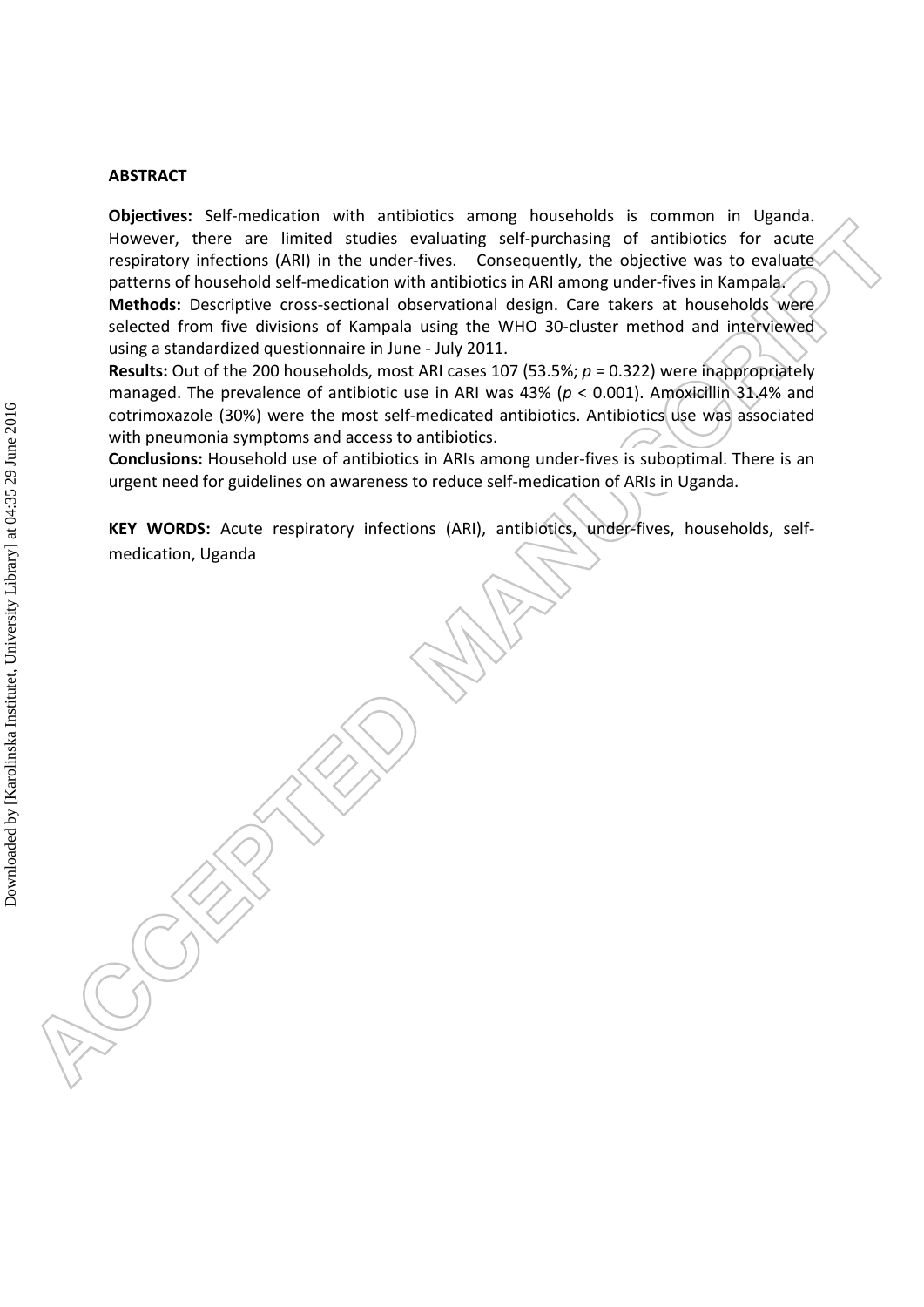### **1. INTRODUCTION**

Acute respiratory infections (ARI) are a leading cause of mortality among the under-fives: with over 2 million children dying each year from ARI in sub-Saharan Africa **[1-3].** In Uganda, the burden of ARI among under-fives is estimated at 18.3% with community acquired pneumonia accounting for 33% deaths from an ARI **[4-6]**. ARIs among under-fives are a major driver for the use of antibiotics among households and health facilities **[7, 8].** This is a concern if inappropriate use increases antibiotic resistance and hence increases morbidity, mortality and cost of treatment **[9 - 12]**

Inequitable access by households to medical insurance and essential medicines including antibiotics remains a major bottleneck to public health in sub-Saharan Africa **[13 -19]**, with impoverished households being the most disadvantaged to accessing quality healthcare **[20 - 22].** This is made worse with increasing antibiotic resistance necessitating the use of newer antibiotics which are typically more specific and more targeted; however, are more expensive and with a higher level of adverse effects **[12].** Indiscriminate self-purchasing of antibiotics can make the situation worse with over 50% of antibiotics used worldwide obtained without a medical prescription **[23]**. This is made worse in Uganda with most households having little confidence in the public health care system **[13, 24, 25].** This is illustrated in Uganda by only 38% of mothers of under-fives engaging the public health care sector **[17]** with self-purchasing of antibiotics a common household practice in urban and rural Uganda **[26 - 34].** Informal drug outlets in Kampala, a porous medicine supply chain and poor regulation further exacerbate household self-purchasing of antibiotics **[29, 31].**

Despite published studies demonstrating that household interventions have successfully reduced the burden of malaria in Uganda; the overlap of symptoms of ARI, malaria, fever and malaise propagates irrational antibiotic use **[19, 22, 30, 35, 36].** As mentioned, this indiscriminate use of antibiotics is the main cause of antibiotic resistance and poor treatment outcomes is made worse in low and middle income countries by limited access to full antibiotic courses **[7, 18, 35, 37-40].** Little is known about self-purchasing of antibiotics among households with young children in Uganda, which is a key target area for appropriately managing ARI. Consequently, the aim of this study was to investigate the prevalence and patterns of self-purchasing of antibiotics among households with young children in Kampala, the capital city of Uganda. The household level was chosen to provide a more accurate picture of current behaviours and their rationale rather than trying to interview family members in pharmacies where maybe less time for such surveys and confidentiality may be an issue especially in crowded pharmacies The findings potentially used to suggest future interventions to all key stakeholders to improve the appropriate use of antibiotics.

### **2. MATERIALS AND METHODS**

*2.1 Design, setting and study population*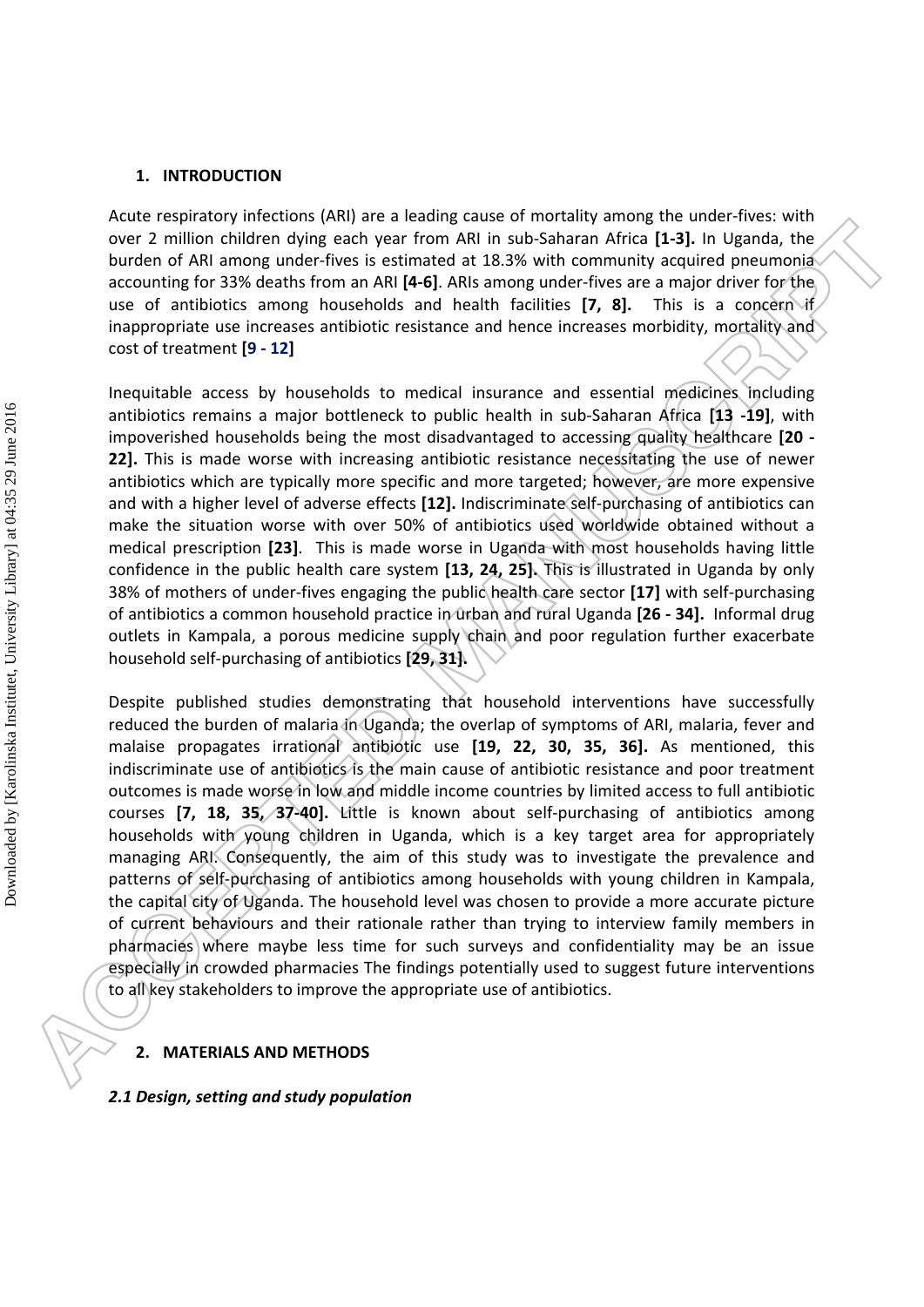We adopted a cross-sectional survey design to collect qualitative and quantitative data using a standardized questionnaire **(Appendix A)**. A sample of 200 households was estimated using the Kish and Leslie formula (1965) **[41]**.

The 200 households from the five divisions of Kampala city including Nakawa, Kampala central, Makindye, Kawempe and Rubaga were selected using the World Health Organization (WHO)-30 cluster method **[42]**. Care takers were included in the study if they had at least one child under the age of five years and gave informed consent for inclusion in the study. Care takers for the selected households were briefed on the study and only those that gave a written consent were interviewed by a team of five trained data collectors using a pre-tested and standardized questionnaire.

The questionnaire contained questions regarding: household sociodemographic characteristics, occurrence of the ARI in the past 4 weeks, type of ARI episode; antibiotic use for management of the ARI based on the WHO ATC/DDD classification; the treatment seeking behaviour and outcomes for the most recent ARI episode.

This study was conducted from the 11-June-2011 to 10-July-2011, a period that coincides with the peak of ARI in Uganda **[43].**

### *2.2 Methods*

The sampling frame was based on household distribution in the Uganda Demographic and Health survey 2000 (UDHS, 2000). To assess for occurrence of ARI, we asked whether any of the children under-five had symptoms of common cold, cough, throat infection, or ear infection or pneumonia in the past four weeks. The local terms for; cough "kifuba, lubyamira", and common cold "eminyila" were used. The nature of ARI was further investigated for by the data collectors. The main outcome variables of the study were; period prevalence of ARI; prevalence and patterns of antibiotic self-prescribing and factors associated with antibiotic self-purchase. We interviewed respondents on their perceived confidence to self-diagnose ARIs. Data were managed using Epidata v3.1 and exported to SPSSv21 for quantitative analysis. Group comparisons were made using chi-square and  $α = 0.05$  was considered as the level for denoting significance at the 95% confidence interval. Univariate and bivariate analysis was done using the Chi-square test  $(\chi^2)$  for associations and the Pearson correlation was used to identify factors associated with appropriate management of the ARI. The appropriateness of treatment for the each ARI episode was evaluated against recommendations of the integrated management of childhood illnesses (Table 1) **[44].**

### *2.3 Ethical considerations*

The study was registered as field study for Masters in Public Health of by the school of public health, Makerere University, Uganda. This included ethical approval. All the study respondents gave written informed consent prior to inclusion in the study. The respondents names were not requested or recorded anywhere hence we cannot associate the data to a particular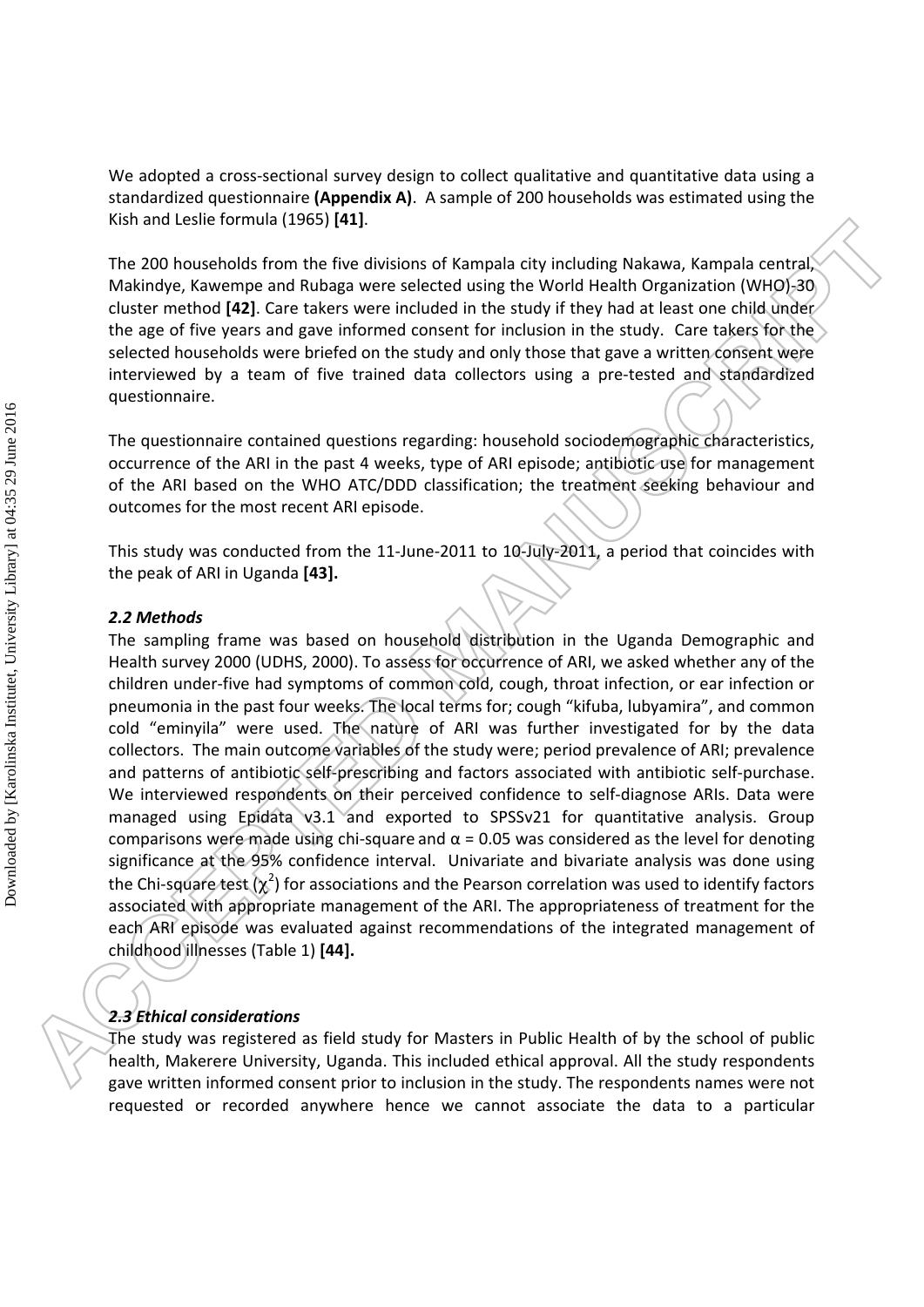respondent in this study. No personally identifiable data such as names were requested or recorded.

#### **3. RESULTS**

#### **3.1 Social demographic characteristics of respondents at the households**

The survey completion rate was 99.5% (199/200). One questionnaire was excluded due to incomplete data on age of a child at one household. Most household respondents were mothers (46.2%); lived in semi-urban settlements (45.5%); and attained at least secondary education (68%). The difference in the male and female respondents was not significant ( $p =$ 0.258) (Table 2).

## **3.2 Period prevalence of ARI among household with under-fives in Kampala-Uganda**

Respiratory tract infections (RTIs) commonly occur among under-fives in households in Kampala-Uganda. The common cold (99.5%) and coughs (81.9%) are the most prevalent upper respiratory tract infections among households with under-fives who had an ARI during the past 4 weeks. Pneumonia (9%) was the most occurring lower respiratory tract infection (Figure 1).

# **3.3 Patterns of self-medication with antibiotics for ARI among household with under-fives**

The period prevalence of antibiotic use for ARI in under-fives at households in Kampala-Uganda was 43% (86/199) households**.** Out of the 86 households that self-prescribed, purchased and used an antibiotic, a quarter 26% (22/86) used at least two antibiotic medicines (Figure 2). Penicillins (43%) and sulphonamides (40%) were the most self-prescribed classes of antibiotics for treating ARIs among the under-fives at households in Kampala (Figure 3)**.**

Most households that self-prescribed antibiotics for ARI for under-fives used mono therapy with either Amoxicillin (ATC J01 C) or Cotrimoxazole (ATC J01E) or two antibiotics were taken together that had a combination with penicillins (ATC J01R). Most households that selfprescribed dual antibiotic regimens for the children under 5 also used a combination of amoxicillin and cotrimoxazole 19% (16/85). Some households also used antibiotics with safety concerns in children including gentamicin 3.5 %( 3/85) and chloramphenicol 2 %( 2/85) **(Figure**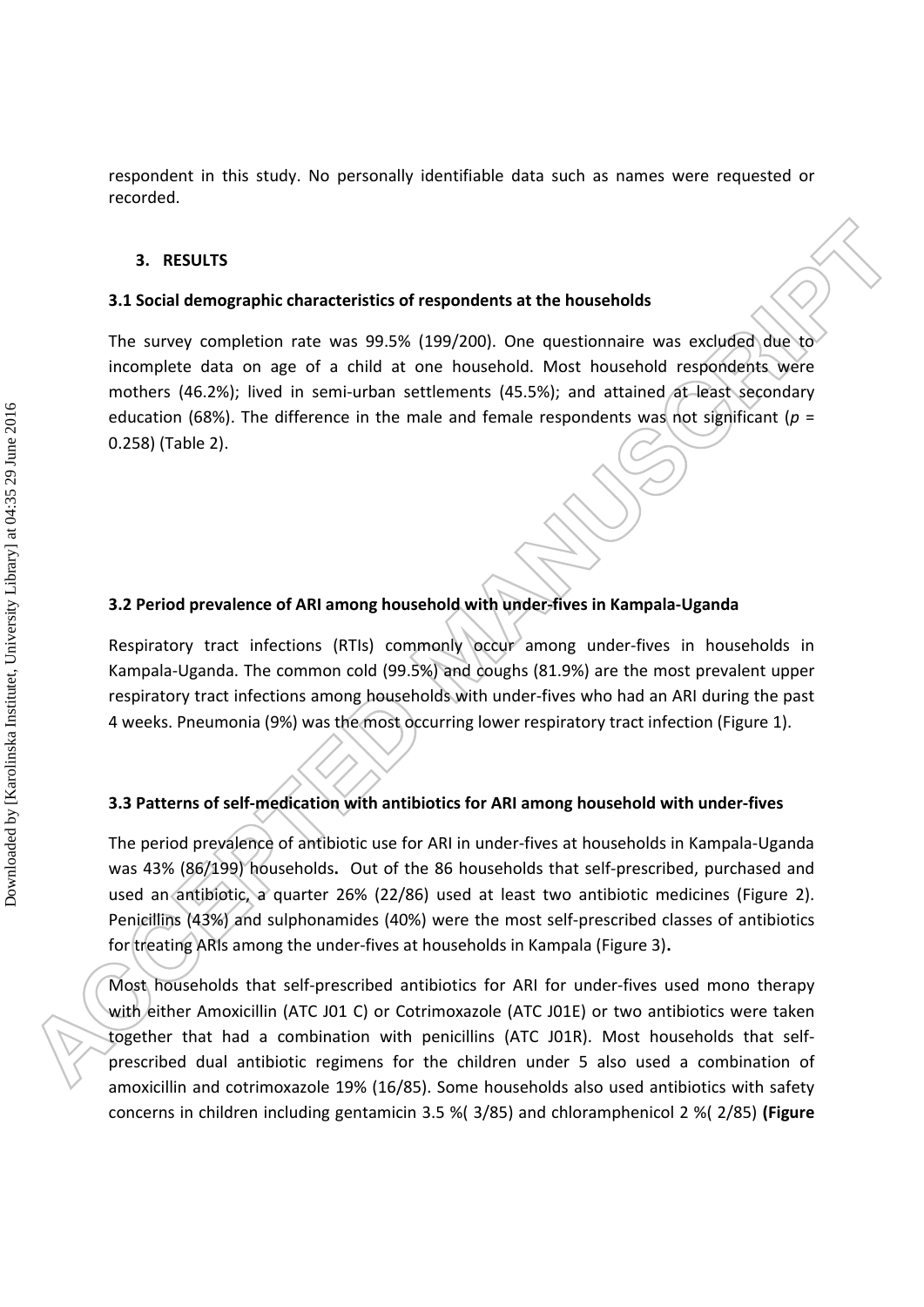**A1 in the Appendix)**. Whilst most households used oral antibiotics, there was also parenteral use.

Antibiotics were mostly used for common colds among young children when taken 41.9 % (13/31) with 18/ 31 young children no taking antibiotics; common colds with coughs 45.5% (40/88); common cold, sinusitis and cough 61% (11/18); common cold, cough and throat infection 50% (9/18) and common cold cough with sinusitis and pneumonia at 100% for both children with this combination of symptoms (Figure A2).

## **3.4 Factors associated with the use of self-prescribed antibiotics**

The use of self-prescribed antibiotics in the management of ARI among households with underfives was significantly (*p* < 0.05) associated with the location of the household; level of education of the guardian / parents; confidence to self-diagnose ARIs; treatment seeking behaviour; source or access to antibiotics and the prior ability to treat ARI appropriately (Table 3).

### **4. DISCCUSION**

Our study has shown that over two out of every five households in Kampala-Uganda (43%) selfprescribe antibiotics for ARI episodes among under-fives (Figure 2). Some households use two antibiotics, parenteral forms and contraindicated antibiotics for ARIs in under-fives (Figures 2 & Figure 4). Our findings are similar to other studies among developing countries, which estimated self-medication with antibiotics between 8– 87 of patients **[17]**. A systematic review of 36 studies reports a similar prevalence of 38.8% to that of our findings of self-medication among households and 50% prevalence for respiratory infections **[45].** Household surveys in Trinidad and Tobago **[46]** and Sudan **[3]** also reported higher rates of 68% (288/450) and 73.9% respectively of self-medication. However, a study in Indonesia found a lower period prevalence of self-medication with antibiotics (7.3%) **[47].** The majority of these studies though whilst they assessed antibiotic use in households, this was not specific to under-fives and/ or acute RTIs. In addition, a number were conducted in rural settings where the use of left-over antibiotics is more common **[28].**

The common cold and or cough were the most common ARIs among the under-fives at households in Kampala, with the period prevalence for pneumonia symptoms at 9% (Figure 1). Similarly surveys in Uganda **[5, 6 , 28]** and sub-Saharan countries **[34]** have also reported a high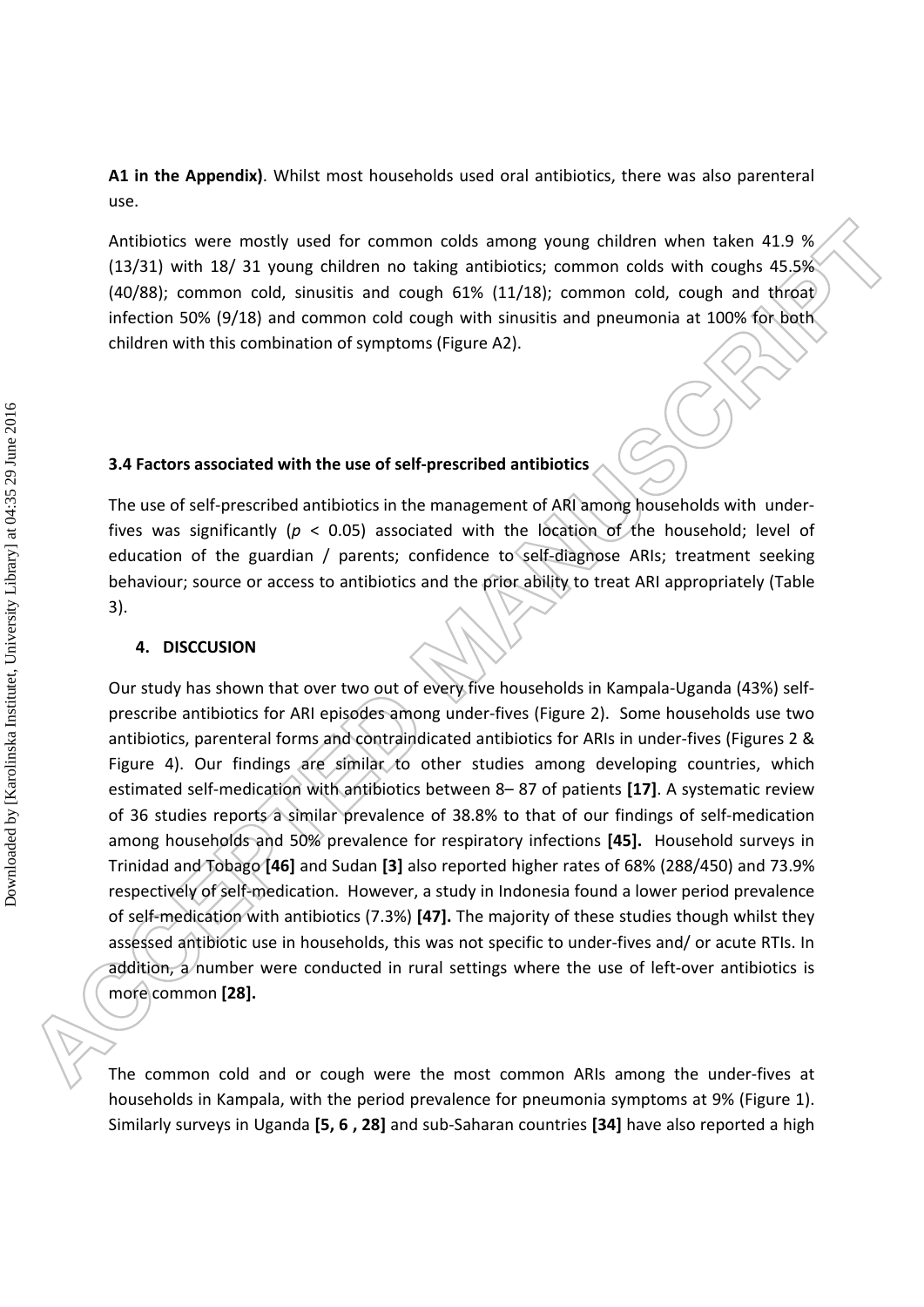burden of ARI at households and public health facilities. Studies in Kenya have associated the high prevalence of ARI (69.7%) among the under-fives as a driver for household overuse of antibiotics **[48].** High rates of self-purchasing are exacerbated if there is a belief among households that antibiotics can cure any illness as seen for instance with household surveys in China **[22]** and Trinidad and Tobago **[46].**

Amoxicillin (ATC J01C) and or cotrimoxazole (ATC J01E) alone or in combination are the most self-prescribed (86%) ATC classes of antibiotics for ARI at households in Kampala-Uganda (Figure A1). Studies conducted in Indonesia, Kenya and Sudan have also reported selfprescribing of penicillins among households **[46-49]**, cotrimoxazole **[46]** and macrolides. This is perhaps not surprising as these classes of antibiotics are the most recommended for the management of ARI among guidelines when an antibiotic is indicated **[50, 51]**. They are also inexpensive, commonly prescribed by clinicians and can easily be recognized by their colors; in addition, the most accessible left-over medicines at households and drug outlets **[28, 29, 31, 45]**.

Other studies have also reported high rates of self-prescribing with broad spectrum antibiotics. In China, the rate of amoxicillin and cotrimoxazole was 79% of all self-purchasing antibiotics **[39]** and amoxicillin at 77% of all self-purchasing antibiotics in Indonesia **[47].**

Some households used injectable antibiotics in our study. However, these should be used cautiously and can be contraindicated in patients under-five. There are also concerns with the use of chloramphenicol, gentamicin and ceftriaxone. These are the most commonly prescribed parenteral antibiotics for severe respiratory infections **[50]** in Uganda and can also be obtained over the counter in drug outlets in Uganda **[29].** This is a cause for concern

Our findings showed that a common cold with or without a cough appears to be the main driver of self-prescribed antibiotics for ARI among under-fives at households in Kampala (Figure A2). Households are less likely to initiate antibiotics if the common cold and cough (CCC) symptoms present with symptoms of sinusitis, otitis media and pneumonia. This shows that house households are more likely to seek formal health care when the symptoms of the ARI are judged to be severe or of a chronic nature. This correlates with a survey conducted in rural China and developing countries which showed that antibiotics were 42% more likely to be initiated if the child had a cough and/or common cold **[22, 26, 47]**. Another survey also showed care givers are 40% more likely to self-purchase and/or initiate antibiotics in young children if symptoms present with a fever and difficulty in breathing or consult the formal health care system **[36].** Other studies in the United States undertaken among prescribers in clinical settings also showed that 44% of prescribers are likely to initiate antibiotics if ARIs present with symptoms such as Pharyngitis, coughs and common cold **[7, 8, 35].** The treatment of fevers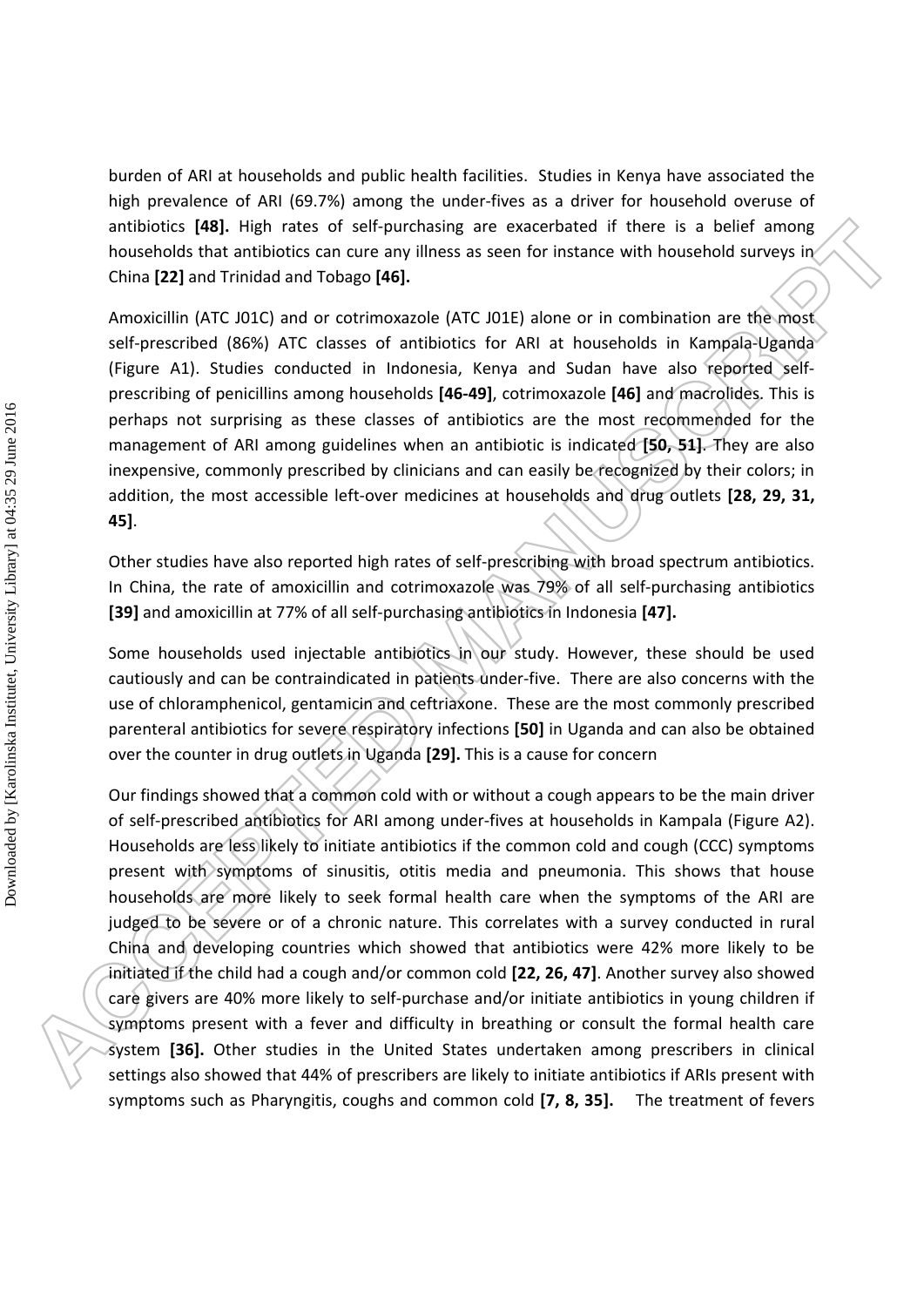has been over emphasized by community based programmes in Uganda, which may well have influenced household behaviors for the management of ARI **[4, 5].**

Interestingly in our study, household self-prescribing of antibiotics for ARI among under-fives was associated with the location of the household; the level of education of the care taker, prior experience with using antibiotics; and the perceived ability to assess the severity of ARI (Table 3). A study in Trinidad and Tobago, Sudan and Uganda also associated good knowledge on antibiotics and high educations level with self- prescribing of antibiotics **[3, 46, 52]** and some authors have linked this practice to the socioeconomic status of the household [**25]** and access to antibiotics. In a multinational survey on antibiotic treatment among 39 countries, several from Africa depicted poor health seeking behaviors for ARIs among mothers of under-fives that ranged from 41-86%. Seeking care by mothers in Uganda was at 38% from the public sector **[17]**. Our study also showed that households living in urban locations have a significantly higher likelihood of treating ARI with antibiotics than rural settings (Table 3). Other studies conducted in Uganda showed that pharmacies, drug shops and clinics dispense whatever medicines the client requests **[29].** In Indonesia, the main source of self-purchased antibiotics was from private drug outlets and or leftovers **[17,47].** It has been estimated by Mosites et al. **[17]** that 51% of cases of acute lower respiratory infections in Uganda are prescribed an antibiotic by physicians. In China, one third of patients/caregivers used left over antibiotics that they obtained them from the health facilities for a second time, mainly to manage fever and breathing problems **[22].** In our study, majority (70.5%) of the caretakers initiate remedies at households for ARI (Table 3); this is higher than findings in Cambodia where only 45% of care givers initiate therapy with a medicine or other approach at home before seeking health care for fevers/ malaria and majority seek care in the private sector **[19, 52].** Studies have also associated self-prescribing of antibiotics with the level of confidence in assessing the need for an antibiotic in children **[22, 40, 53].** This was also seen in to some extent in our study with a lower use of self-prescribed antibiotics among those not confident at self-diagnosis of an ARI (31/ 96). There was also low use of self-prescribed antibiotics among cares confident of selfdiagnosing an ARI (Table 3).

# **5. CONCLUSIONS AND RECOMMENDATIONS**

Households in Kampala-Uganda have a high burden of ARIs, particularly the common cold and cough syndrome. Self-prescribing of antibiotics at households for ARI in under-fives is high. As a result, it can be seen that households inappropriately use antibiotics for the management of ARI in children under 5. This is particularly the case for common colds and cough. Many factors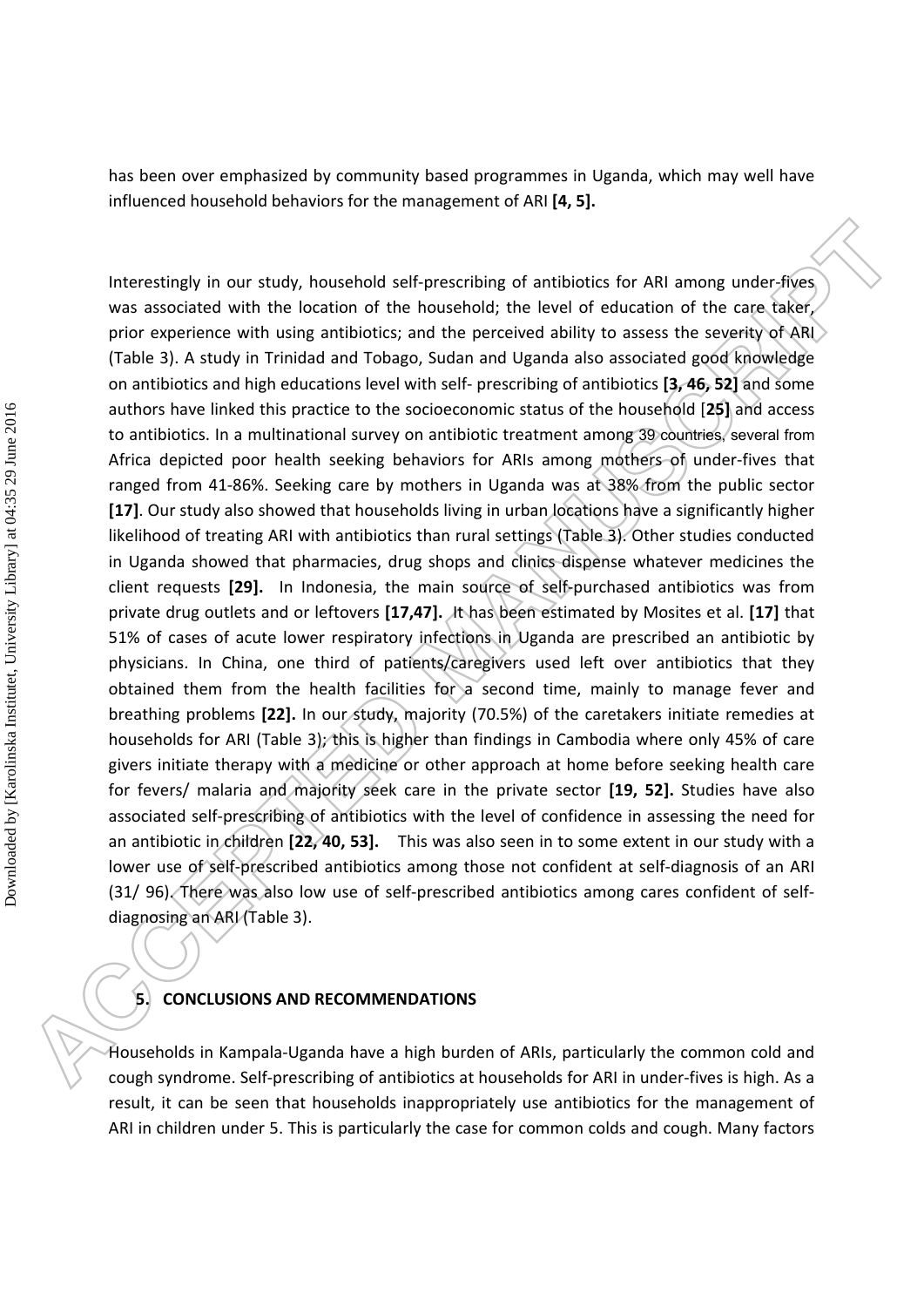drive household use of antibiotics. These include the level of education of the caretaker, confidence in prescribing by parent, left over antibiotics and access to medicines through private drug outlets such as drug shops, clinics and pharmacies.

There is an urgent need for both household and community based interventions and approaches to promote awareness on the safe use of antibiotics in ARI among the under-fives. Caretakers of under-fives should be sensitized of the danger signs of ARI and the consequences of using self-purchased antibiotics for predominantly viral infections. The Government of Uganda should empower and strengthen community drug outlets in the screening and the provision of quality care and treatment for ARI among the under-fives.

Whilst not researched here, there should also be increased access to essential medicines including antibiotics where this is a concern. This can potentially be made feasible through a community based insurance scheme where under-fives can access affordable health care and treatment. Such communities should regularly be supported by a community doctor and/or health worker that follows up the households within a specified catchment area. Studies have demonstrated that communities or patients with a designated family doctor/health worker tend to comply with antibiotics and advice **[53].** 

# **6. LIMITATIONS**

The study adopted a crossectional design that collected mainly quantitative data. There could be intrinsic household related factors that drive antibiotic self-purchase for management of ARI among under-fives. Future studies should adopt a qualitative study design to better explain the determinants of antibiotic self-prescribing at households.

# **7. Key issues**

- A high incidence of ARI among under-fives is an important driving factor for antibiotic use at households with irrational self-prescribing of antibiotics for under-fives a common practice in Uganda. This is a concern with the overuse of antibiotics a major contributor to antibiotic resistance
- Inappropriate antibiotic choices, i.e. the wrong antibiotic, wrong dosage forms and wrong also poses safety concerns among the under-five population
- Broad-spectrum antibiotics of the ATC classes J01C and ATC J01E are the most accessible and used antibiotics, and may aggravate antibiotic resistance
- The porous antibiotic supply chain at the community level enhances unregulated access to antibiotics by households and impact on behaviours for quality care.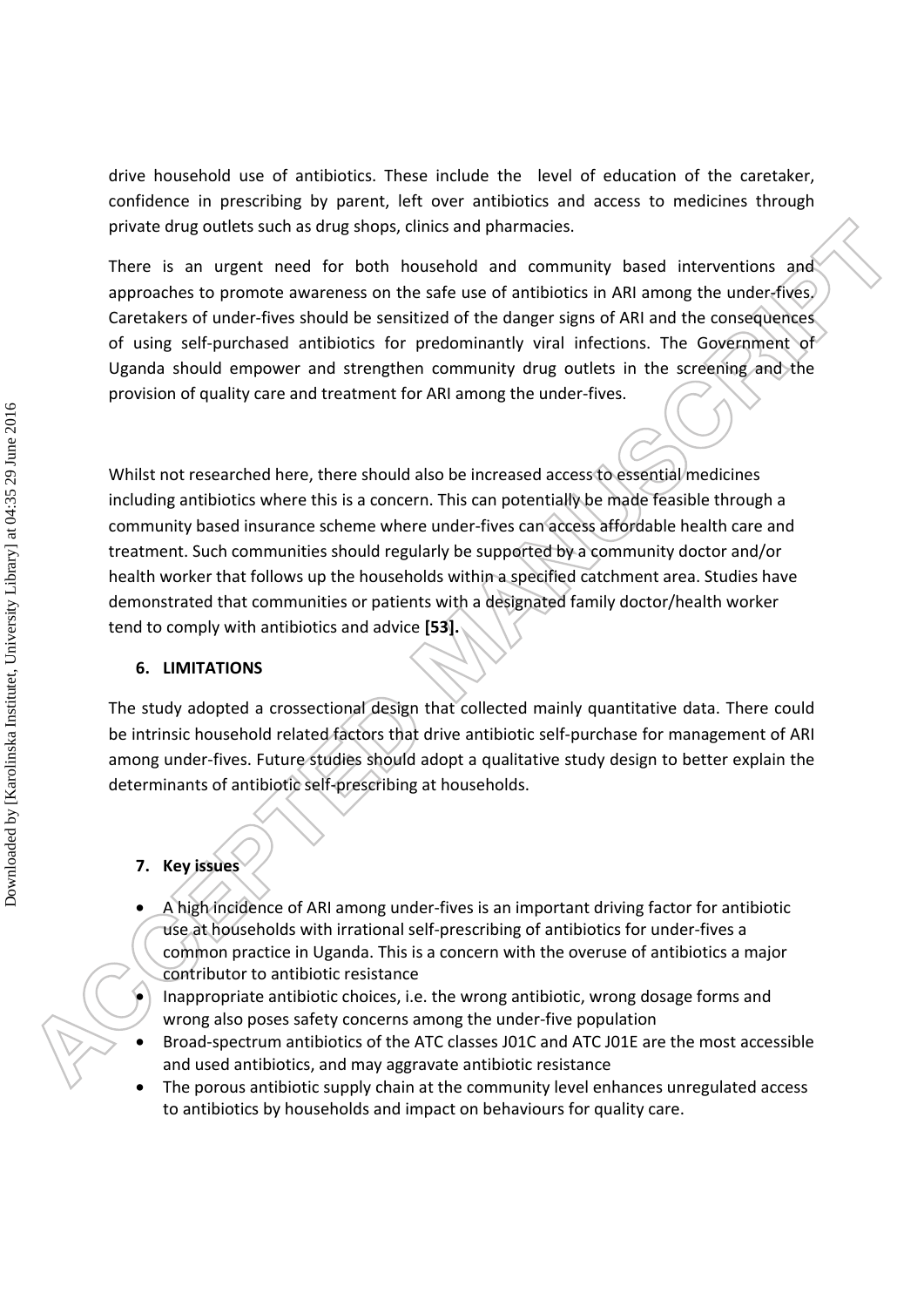- Educational and other campaigns among key stakeholder groups are essential to reduce inappropriate self-purchasing of antibiotics particularly in children
- Guidelines for use and access to antibiotics at households should be developed. The implementation and regulation of such guidelines should be evaluated
- The need for community based antibiotic stewardship programmes is essential among all stakeholder groups in ambulatory care including community drug outlets
- There is need for an integrated approach to increase access to free and quality health care at a community level particularly for high risk populations such as under-fives

# **Funding**

This paper was not funded.

# **Declaration of interest**

The authors have no relevant affiliations or financial involvement with any organization or entity with a financial interest in or financial conflict with the subject matter or materials discussed in the manuscript. This includes employment, consultancies, honoraria, stock ownership or options, expert testimony, grants or patents received or pending, or royalties.

# **Acknowledgements**

The authors would like to acknowledge Mr. Dennis Mutekanga for leading and coordinating the data collection team.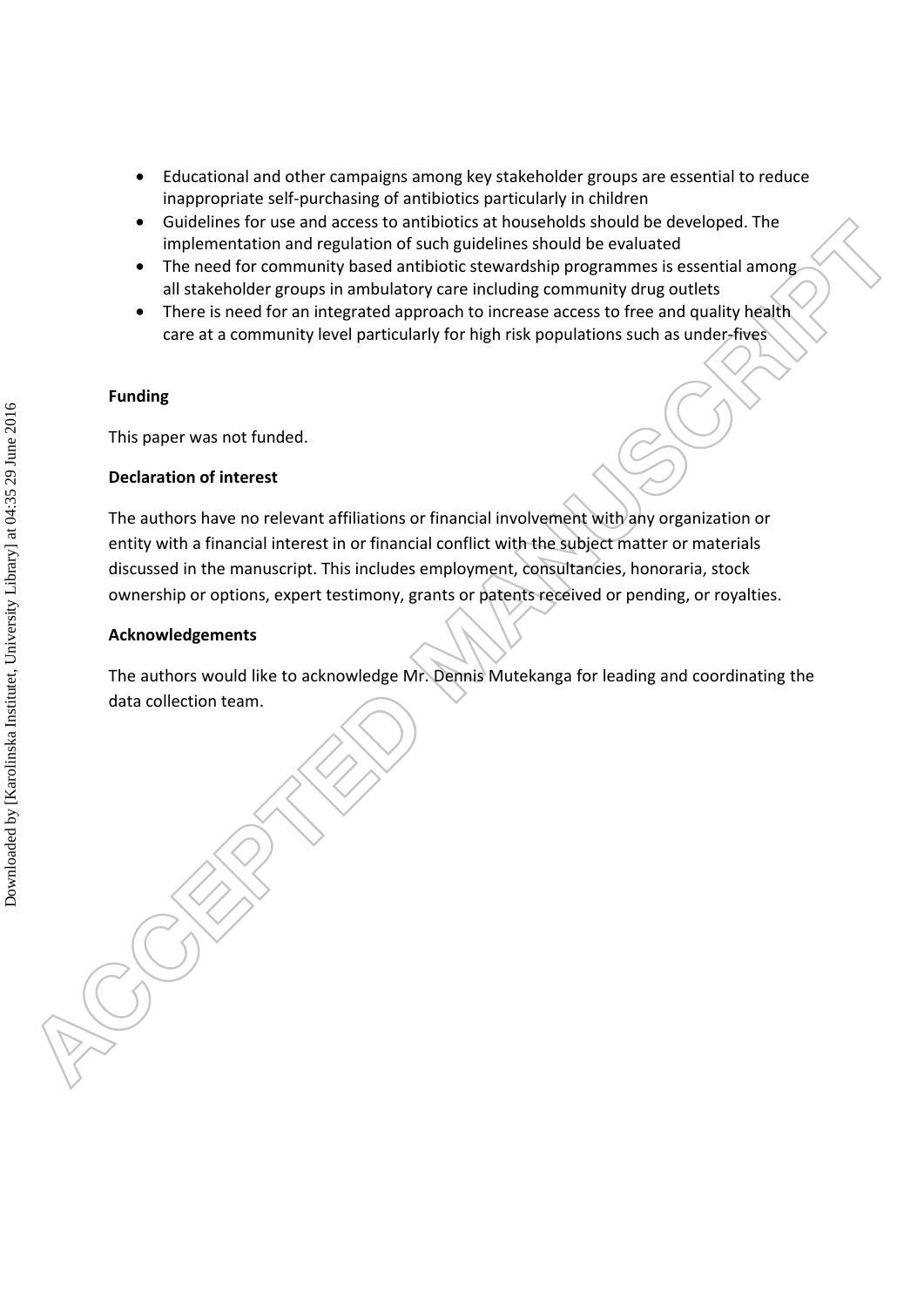## **REFERENCES**

\*Of Importance

- 1. World Health Organization (2013). Pneumonia Factsheet. Geneva: WHO; 2013. Available from: http://www.who.int/mediacentre/factsheets/fs331/en/
- 2. Bryce J, Boschi-Pinto C, Shibuya K, Black RE (2005). WHO Child Health Epidemiology Reference Group: WHO estimates of the causes of death in children. *Lancet* 365:1147-52.
- 3. Awad A, Eltayeb I, Matowe L, Thalib L (2005). Self-medication with antibiotics and antimalarials in the community of Khartoum State, Sudan. J Pharm Pharmaceut Sci 8(2):326-331
- 4. Källander K, Hildenwall H, Waiswa P, Galiwango E, Peterson S, Pariyo G. (2008). Delayed care seeking for fatal pneumonia in children aged under-five years in Uganda: a case-series study. Bull WHO 2008; 86:332–338.
- 5. Kallander K, Nsungwa-Sabiti J, Balyeku A, Pariyo G, Tomson G, Peterson S. (2005). Homeand community management of acute respiratory infections in children in eight Ugandan districts. Ann Trop Paediatr; 25:283–291
- 6. Uganda Bureau of Statistics. (2002).The population and housing census. Entebbe: Uganda Bureau of Statistics,: http://www.ubos.org/onlinefiles/uploads/ubos/pdf%20documents/abstracts/Statistical%20 Abstract%202002.pdf
- 7. Acar JF, Kaplan EL, O'Brien TF (1997). Monitoring and management of bacterial resistance to antimicrobial agents: A World Health Organization symposium. Clin Infect Dis 24:S1–S176
- 8. Gonzales R, Malone DC, Maselli JH, Sande MA (2001). Excessive antibiotic use for acute respiratory infections in the United States. Clin Infect Dis 33:757–762.
- 9. Laxminarayan R, Matsoso P, Pant S, Brower C, Røttingen JA, Klugman K, Davies S (2016). Access to effective antimicrobials: a worldwide challenge Lancet 387: 168–75
- 10. Llor C and Bjerrum L (2014). Antimicrobial resistance: risk associated with antibiotic overuse and initiatives to reduce the problem Ther Adv Drug Saf 5(6) 229–241
- 11. Dyar OJ, Beović B, Vlahović-Palčevski V, Verheij T & Pulcini C (2016) How can we improve antibiotic prescribing in primary care?, Expert Review of Anti-infective Therapy, 14:4, 403- 413,
- 12. Rezal RS, Hassali MA, Alrasheedy AA, Saleem F, Md Yusof FA, Kamal M, Mohd Din R & Godman B (2015) Prescribing patterns for upper respiratory tract infections: a prescriptionreview of primary care practice in Kedah, Malaysia, and the implications, Expert Review of Anti-infective Therapy, 13:12, 1547-1556,
- 13. Gabra M, Kisalu A, Hazemba O (2000) Uganda assessment: drug management for childhood illness. Arlington (Virginia): Management Sciences for Health.
- 14. Schellenberg JA, Victora CG, Mushi A, de Savigny D, Schellenberg D, Mshinda H, Bryce J (2003). Tanzania Integrated Management of Childhood Illness MCE Baseline Household Survey Study Group. Inequities among the very poor: health care for children in rural southern Tanzania. *Lancet* 361:561-6.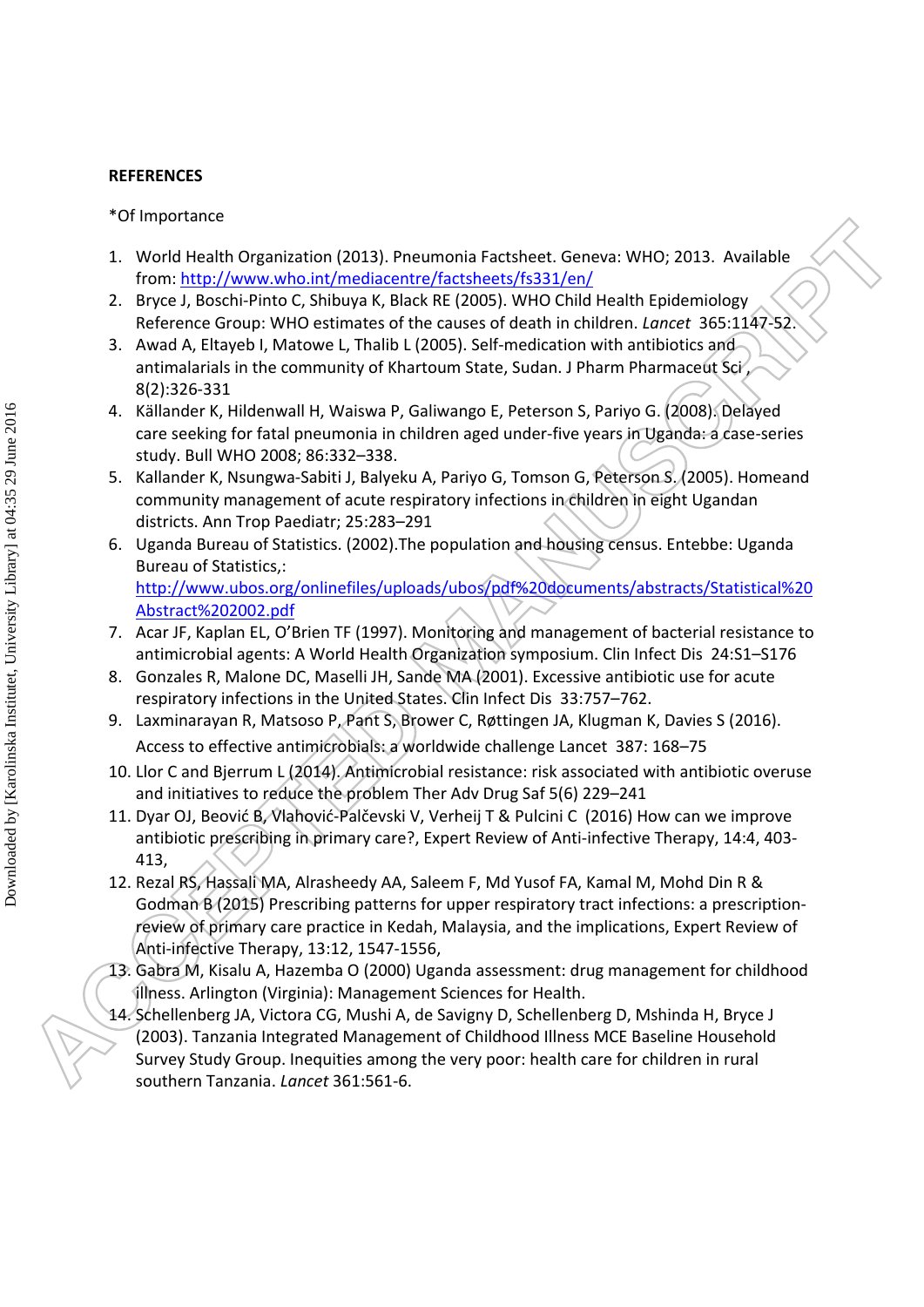- 15. Chandani Y, Noel M, Pomeroy A, Andersson S, Pahl MK, Williams T(2012). Factors Affecting Availability of Essential Medicines among Community Health Workers in Ethiopia, Malawi, and Rwanda: Solving the Last Mile Puzzle. Am J Trop Med Hyg 2012, 87(5 Suppl):120–126.
- 16. Diaz T, George AS, Rao SR, Bangura PS, Baimba JB, McMahon SA, Kabano A (2013). Healthcare seeking for diarrhoea, malaria and pneumonia among children in four poor rural districts in Sierra Leone in the context of free health care: results of a cross-sectional survey. BMC Public Health 13**:**1571 - 12,
- 17. \*Mosites EM , Matheson AI, Kern E, Manhart LE, Morris SS and Hawes SE (2014); Careseeking and appropriate treatment for childhood acute respiratory illness: an analysis of Demographic and Health Survey and Multiple Indicators Cluster Survey datasets for highmortality countries. BMC Public Health 2014, 14:446
- 18. Mendelson M, Røttingen JR, Gopinathan U, Hamer DH, Wertheim H, et al. (2016). Maximising access to achieve appropriate human antimicrobial use in low-income and middle-income countries *Lancet* 2016; 387: 188–98
- 19. \*Littrell M, Gatakaa G, Evance I, Poyer S, Njogu J, Solomon T et al., (2011). Monitoring fever treatment behaviour and equitable access to effective medicines in the context of initiatives to improve ACT access: baseline results and implications for programming in six African countries. Malaria Journal 2011, 10:327
- 20. Ntambwe M, Luwombo I, Djurna O: Who sells drugs in rural Zaire? World Health Forum 1994, 15(1):62–63.
- 21. Lufesi NN, Andrew M, Aursnes I: Deficient supplies of drugs for life threatening diseases in an African community. BMC Health Serv Res 2007, 7:86. Epub 2007/06/19.
- 22. \*Ding L, Sun Q, Sun W, Du Y, Li Y, Bian X, He G, Bai H and Dyar OJ (2015). Antibiotic use in rural China: a cross sectional survey of knowledge, attitudes and self-reported practices among caregivers in Shandong province BMC Infectious Diseases (2015) 15:576
- 23. Faraha R, Lahoud N, Salameha P, Saleha N (2015). Antibiotic dispensation by Lebanese pharmacists: A comparison of higher andlower socio-economic levels Journal of Infection and Public Health (2015) 8,  $37 - 46$
- 24. Kagoya HR, Kibuule D, Mitonga-Kabwebwe H, Elizabeth Ekirapa-Kiracho E, Ssempebwa JC (2013); Awareness of, responsiveness to and practice of patients' rights at Uganda's national referral hospital. *African Journal of Primary Health Care & Family Medicine*; Vol 5, No 1 (2013), 7 pages. doi: 10.4102/phcfm.v5i1.491
- 25. Vialle-Valentin CE, LeCates RF, Zhang F and Ross-Degnan D (2015). Treatment of Febrile illness with artemisinin combination therapy: prevalence and predictors in five African household surveys Vialle-Valentin et al. Journal of Pharmaceutical Policy and Practice 8:1
- 26. Tumwikirize WA, Ekwaru PJ, Mohammed K, Ogwal-Okeng JW, Aupont O, Suppl: Management of acute respiratory infections in drug shops and private pharmacies in Uganda: a study of counter attendants' knowledge and reported behaviour. East Afr Med J 2004:S33–S40.
- 27. Goodman C, Brieger W, and Unwin A, Mills A, Meek S, Greer G: Medicine sellers and malaria treatment in sub-Saharan Africa: what do they do and how can their practice be improved? Am J Trop Med Hyg 2007, 77(6 Suppl):203–218.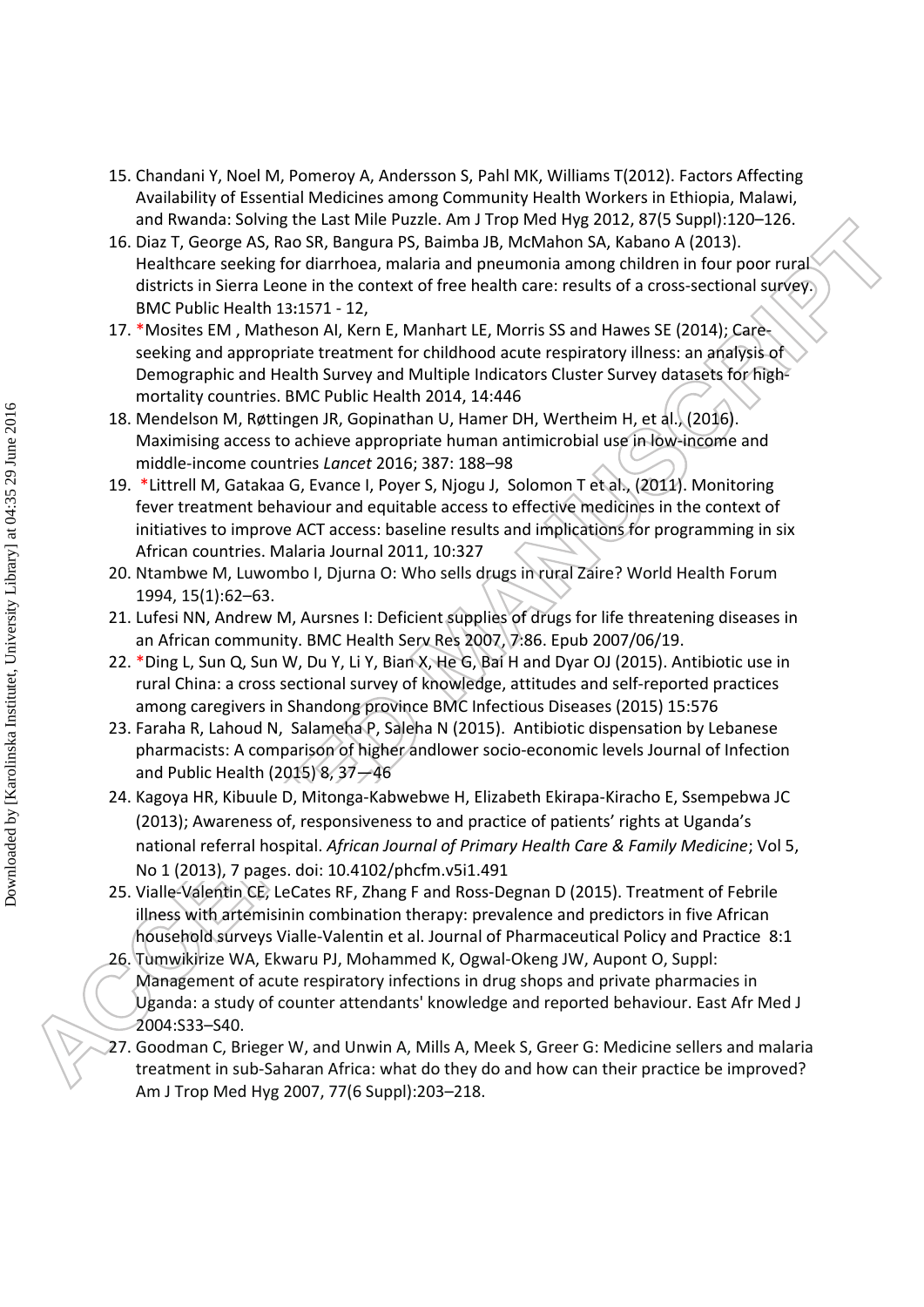- 28. Amito Florence P, Otim F, Okongo F, et al. The prevalence and antibiotics susceptibility pattern of Neisseria gonorrhoeae in patients attending OPD clinics at St. Mary's Hospital Lacor Uganda. J Prev Med Hyg. 2012; 53:186–189
- 29. \*Wafula FN, Mirit EN and Goodman CA (2012). Examining characteristics, knowledge and regulatory practices of specialized drug shops in Sub-Saharan Africa: a systematic review of the literature BMC Health Services Research 12:223 , 1-18
- 30. Mukanga D, Tiono AB, Anyorigiya T, Kallander K, Konate AT, Oduro AR, Tibenderana JK, Amenga-Etego L, Sirima SB, Cousens S, Barnish G, Pagnoni F: Integrated community case management of fever in children under five using rapid diagnostic tests and respiratory rate counting: a multi-country cluster randomized trial. Am J Trop Med Hyg 2012, 87(5 Suppl):21–29
- 31. \*Mukonzo JK, Namuwenge PM, Okure G, et al (2013). Over-the-counter suboptimal dispensing of antibiotics in Uganda. J Multidiscip Healthc. 2013; 6:303–10
- 32. Seni J, Najjuka CF, Kateete DP, et al. Antibacterial resistance in hospitalized surgical patients: a silently emerging public health concern in Uganda. BMC Res Notes. 2013; 6:298
- 33. Bebell LM and Muiru AN (2014). Antibiotic use and emerging resistance—how can resourcelimited countries turn the tide? *Glob Heart*. 2014 September ; 9(3): 347–358
- 34. Kariuki S and Dougan G (2014). Antibacterial resistance in sub-Saharan Africa: an underestimated emergency *Acad Sci*. 2014 September; 1323(1): 43–55.
- 35. Nyquist AC, Gonzales R, Steiner JF, Sande MA. Antibiotic prescribing for children with colds, upper respiratory tract infections, and bronchitis. JAMA. 1998;279(11):875–7.
- 36. Perez F, Hamady B, Dastagire SG, and Altmann M (2009). The role of community health workers in improving child health programmes in Mali. *BMC International Health and Human Rights* 2009, 9:28 doi:10.1186/1472-698X-9-28
- 37. Webb C, Ngama M, Ngatia A, Shebbe M, Morpeth S, Mwarumba S, Mwarumba S, Bett A, Nokes DJ, Seale AC, Kazungu S, Munywoki P, Hammitt LL, Scott JA, Berkley JA (2012): Treatment failure among Kenyan children with severe pneumonia–a cohort study. Pediatr Infect Dis J, 31(9):e152–e157.
- 38. World Health Organisation Improving the containment of antimicrobial resistance WHA; 2005. Available from http://www.searo.who.int/entity/medicines/topics/ wha\_58\_27.pdf
- 39. Lee GC, Reveles KR, Attridge RT, Lawson KA, Mansi IA, Lewis JS et al., (2014). Outpatient antibiotic prescribing in the United States: 2000 to 2010 BMC Medicine, 12:96 1 -8
- 40. Lee ACC, Chandran A, Herbert HK, Kozuki N, Markell P, Kozuki N , Markell P et al., (2014) Treatment of Infections in Young Infants in Low- and Middle-Income Countries: A Systematic Review and Meta-analysis of Frontline Health Worker Diagnosis and Antibiotic Access. PLoS Med 11(10): e1001741
- 41. Kish Leslie (1965). Survey Sampling. New York: Wiley available from http://surveyanalysis.org/wiki/Design\_Effects\_and\_Effective\_Sample\_Size
- 42. Bennett S, Woods T, Liyanage WM, Smith DL: A simplified general method for clustersample surveys of health in developing countries. *World Health Stat Q* 1991, 44:98-106.
- 43. Republic of Uganda, Ministry of Health (2014). Annual Health Sector report 2013/2014. Available at

http://www.nationalplanningcycles.org/sites/default/files/planning\_cycle\_repository/ugan da/final\_ahspr\_2013\_2014.pdf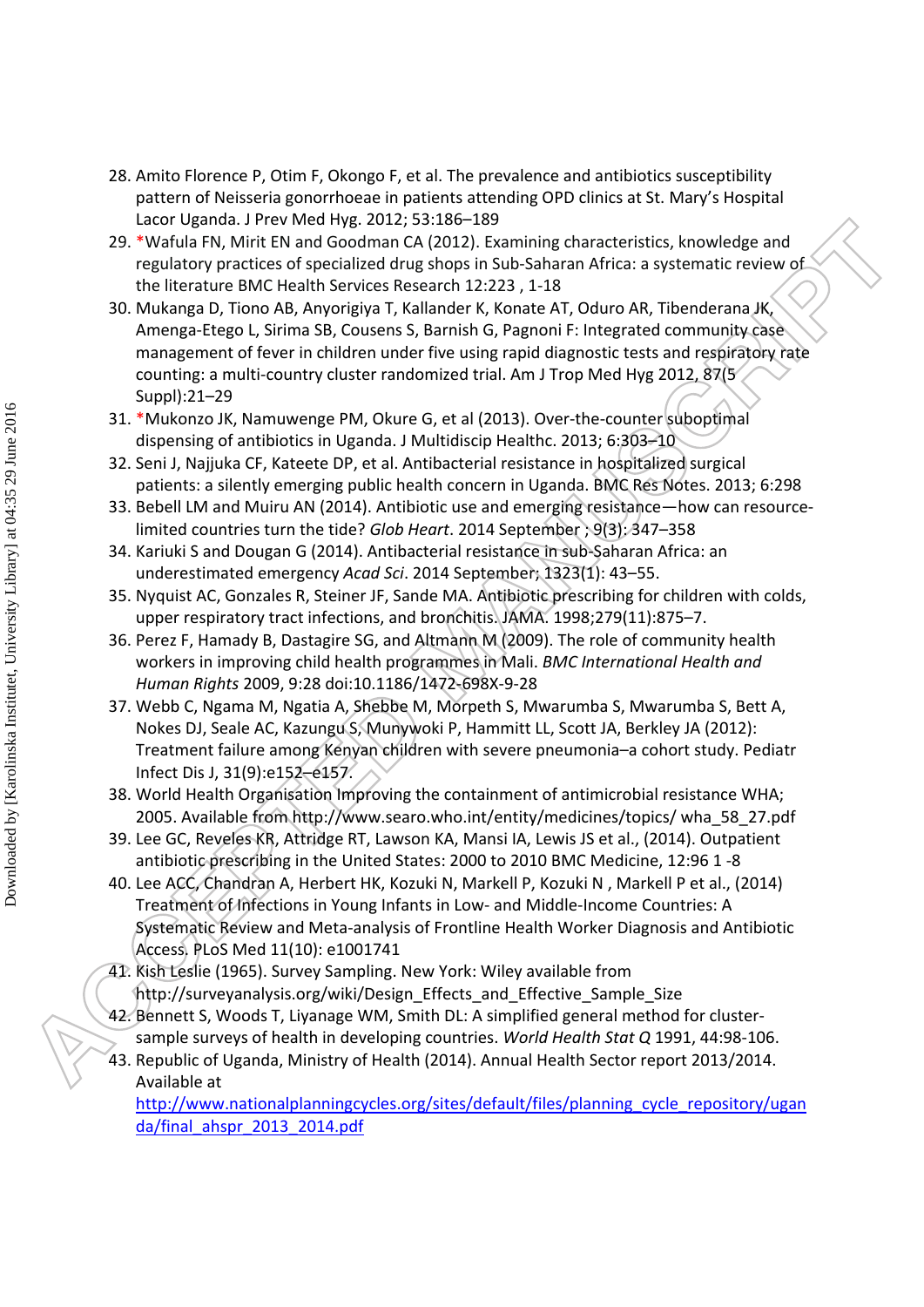- 44. Integrated management of Childhood illnesses IMCI ()World health organisation ISBN 92 4 154644 1 http://apps.who.int/iris/bitstream/10665/42939/1/9241546441.pdf
- 45. \*Ocan M, Obuku EA, Bwanga F, Akena D, Richard S,Jasper Ogwal-Okeng J and Obua C ( 2015). Household antimicrobial self-medication: a systematic review and meta-analysis of the burden, risk factors and outcomes in developing countries BMC Public Health (2015) 15:742
- 46. Parimi N, LMP Pereira and Prabhakar P. (2004); Caregivers' practices, knowledge and beliefs of antibiotics in paediatric upper respiratory tract infections in Trinidad and Tobago: a crosssectional study. *BMC Family Practice* 2004, 5:28 doi: 10.1186/1471-2296-5-28.
- 47. \*Widayat A, Suryawati S, Crespigny CD and Hiller JE (2011). Self-medication with antibiotics in Yogyakarta City Indonesia: a cross sectional population-based Survey BMC Research Notes 2011, 4:491
- 48. Sikolia DN, Mwololo K, Cherop H, Hussein A, Juma M, Kurui J et al. (2002). The Prevalence of acute respiratory infections and the associated risk factors: A Study of children under five years of age in Kibera Lindi Village, Nairobi, Kenya J. Natl. Institute of Public Health, 51 (1) : 2002
- 49. WHO Collaborating Centre for Drug Statistics Methodology (2014). Guidelines for ATC classification and DDD assignment http://www.whocc.no/filearchive/publications/1\_2013guidelines.pdf
- 50. Republic of Uganda (2012). Uganda Clinical guidelines National guidelines for managing common conditions

http://apps.who.int/medicinedocs/documents/s21741en/s21741en.pdf

51. Republic of Uganda (2008). National Antiretroviral treatment and care guidelines for adultds, adolescents and children

http://www.who.int/hiv/amds/uganda\_moh\_treatment\_guidelines.pdf 52. Mukalenge FC, Van der Vennet J, Luboya NO, Vanlerberghe V, Mapatano MA and Criel B

- (2014). Health-seeking behaviour in the city of Lubumbashi, Democratic Republic of the Congo: results from a cross-sectional household survey. BMC Health Services Research 2014, 14:173
- 53. Lam TP, Wun YT, Lam KF and Sun KS (2015). Differences in antibiotic use between patients with and without a regular doctor in Hong Kong. BMC Pharmacology and Toxicology (2015) 16:40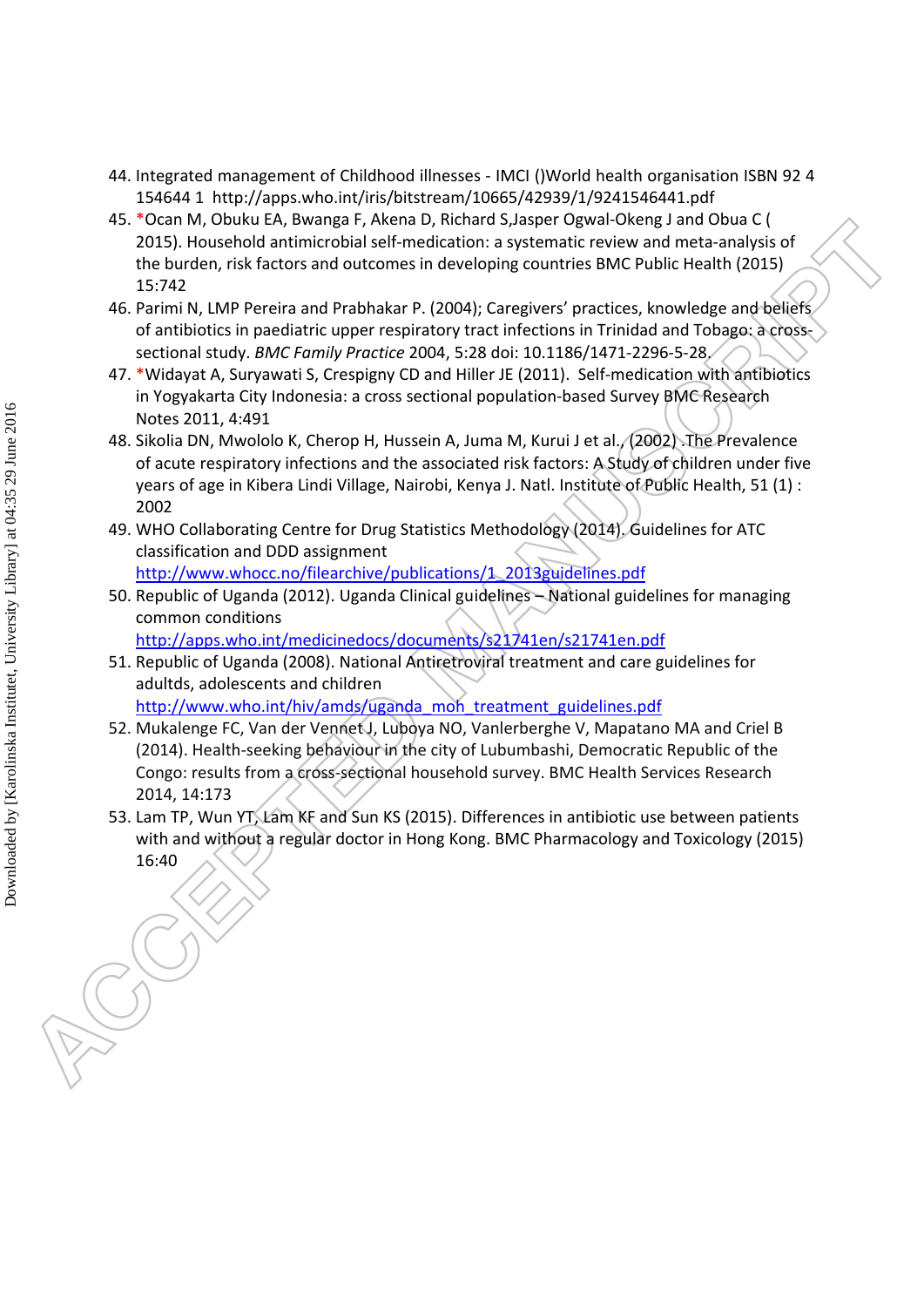## **Figures**



# **Figure 1: Household burden of ARIs among the under-fives in Kampala Uganda**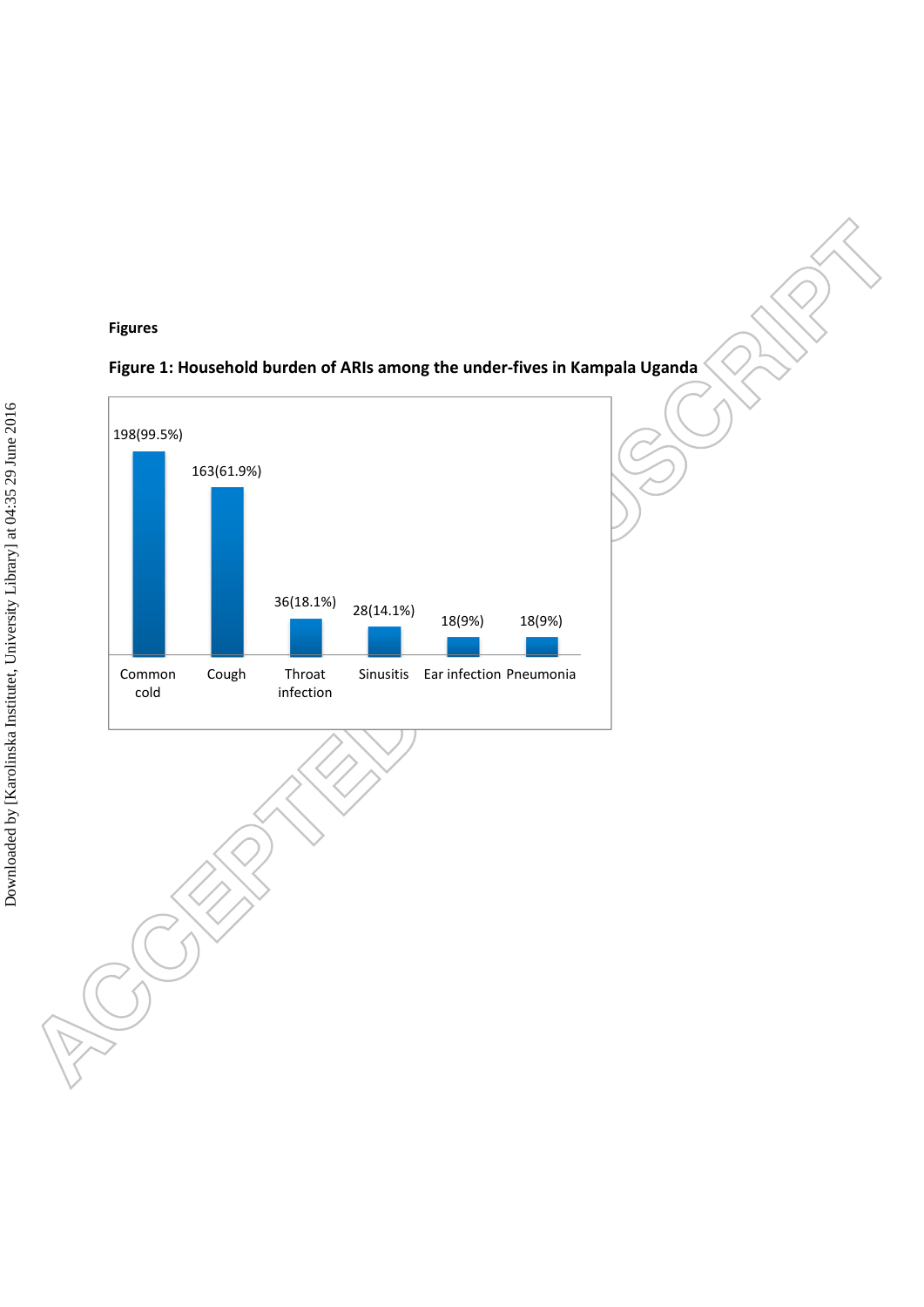

## **Figure 2: Prevalence of self-medication of under-fives with antibiotics with standard error**

**Figure 3: ATC-Classes of antibiotics used in self-medication of ARI in under- fives in Kampala** 

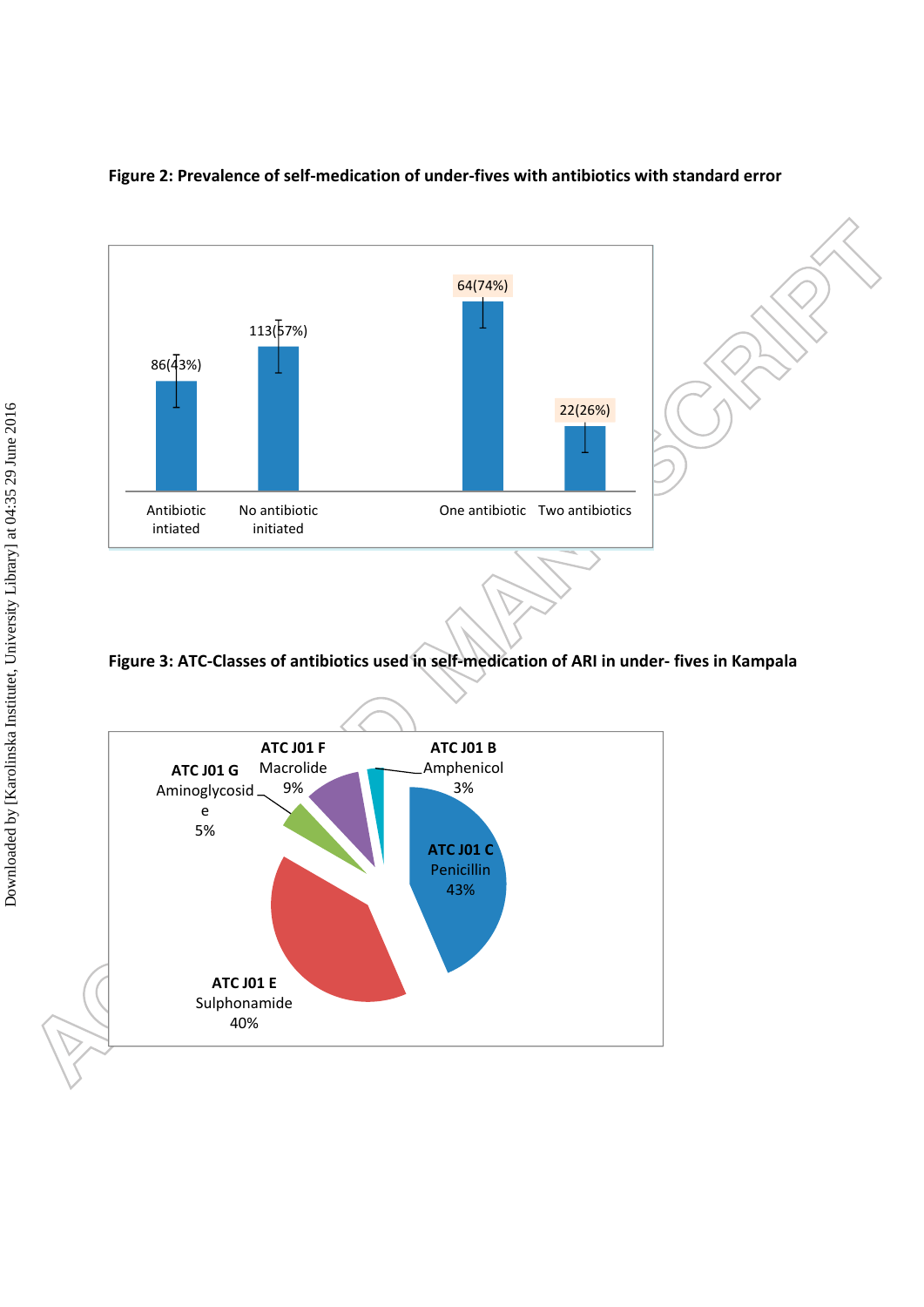## **List of tables**

# **Table 1: WHO recommended treatment of ARI in children\***

| Symptoms of ARI               | Diagnosis          | Treatment of choice (WHO IMCI, 2005).            |
|-------------------------------|--------------------|--------------------------------------------------|
| Any general danger sign or    | Severe             | Give first dose of an appropriate antibiotic.    |
| Chest in drawing. Stridor in  | Pneumonia          | Refer URGENTLY to hospital                       |
| calm child.                   | Very<br>Or         |                                                  |
|                               | Severe             |                                                  |
|                               | <b>Disease</b>     |                                                  |
| Fast breathing                | Pneumonia          | Give an appropriate oral antibiotic for 5 days.  |
|                               |                    | $PNEUMONIA$ $\geq$ Soothe the throat and relieve |
|                               |                    | the cough with a safe remedy. Advise mother      |
|                               |                    | when to return immediately. Follow-up in 2       |
|                               |                    | days.                                            |
| No signs of pneumonia or very | No.                | If coughing more than 30 days, refer for         |
| severe disease.               | Pneumonia:         | assessment.                                      |
|                               | Couch or           | Soothe the throat and relieve the cough          |
|                               | Cold               | with a safe remedy.                              |
|                               |                    | Advise mother when to return immediately.        |
|                               |                    | Follow-up in 5 days if not improving             |
| Difficulty in swallowing and  | <b>Pharyngitis</b> | soothe the throat or relieve a cough, use a safe |
| inflamed throat               |                    | remedy                                           |
| Tender swelling behind the    | <b>Mastoiditis</b> | Give first dose of an appropriate antibiotic.    |
| ear.                          |                    | Give first dose of paracetamol for pain.         |
|                               |                    | Refer URGENTLY to hospital.                      |
| Pus is seen draining from the | <b>Acute Ear</b>   | Give an oral antibiotic for 5 days.              |
| ear and discharge is reported | Infection          | Give paracetamol for pain.                       |
| for less than 14 days,        |                    | Dry the ear by wicking.                          |
| Ear pain.                     |                    | Follow-up in 5 days.                             |
| No ear pain and no pus seen   | No Ear             | No additional treatment.                         |
| draining from the ear,        | Infection          |                                                  |
|                               |                    |                                                  |

*\*Adopted from the WHO (2005) Integrated management of childhood illnesses*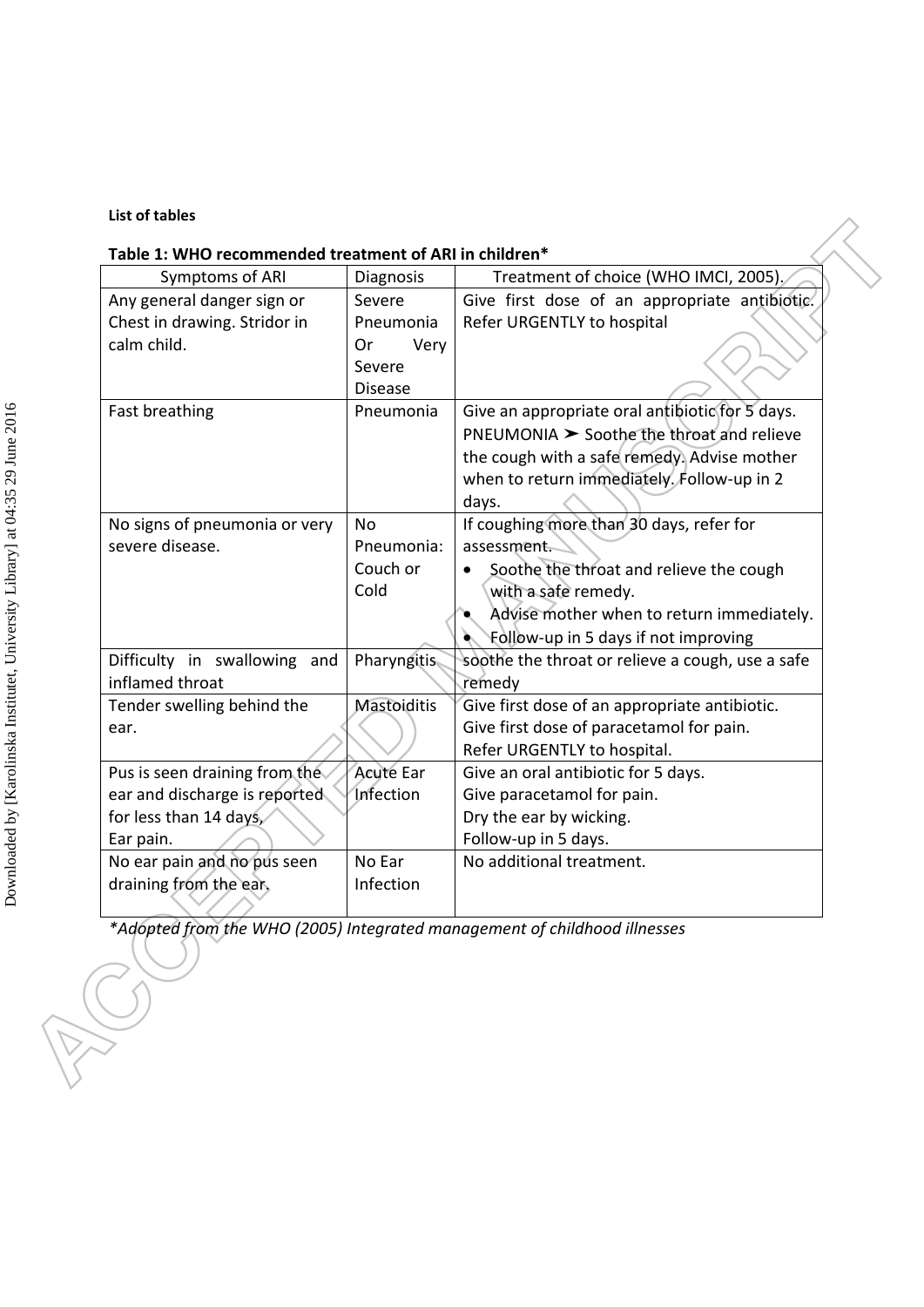| <b>Demographic Characteristic</b> | Frequency (%) | $\chi^2$ | $p$ -value |
|-----------------------------------|---------------|----------|------------|
| <b>Care taker</b>                 |               |          |            |
| Mother                            | 92 (46.2)     | 42.945   | 0.000      |
| Father                            | 84(42.2)      |          |            |
| Guardian                          | 23(11.5)      |          |            |
| Sex of respondent                 |               |          |            |
| Male                              | 92(46)        | 1.280    | 0.258      |
| Female                            | 108(54)       |          |            |
| <b>Location of household</b>      |               |          |            |
| Urban                             | 83(41.5)      | 29.116   | 0.000      |
| Rural                             | 25(12.5)      |          |            |
| Semi-urban                        | 91 (45.5)     |          |            |
| <b>Education level</b>            |               |          |            |
| No education                      | 14(7)         | 90.52    | 0.000      |
| Primary                           | 19(9.5)       |          |            |
| Secondary                         | 80(40)        |          |            |
| Tertiary                          | 87(43.5)      |          |            |
|                                   |               |          |            |
|                                   |               |          |            |
|                                   |               |          |            |

**Table 2: Social demographic characteristics of interviewees at the households (n = 199)**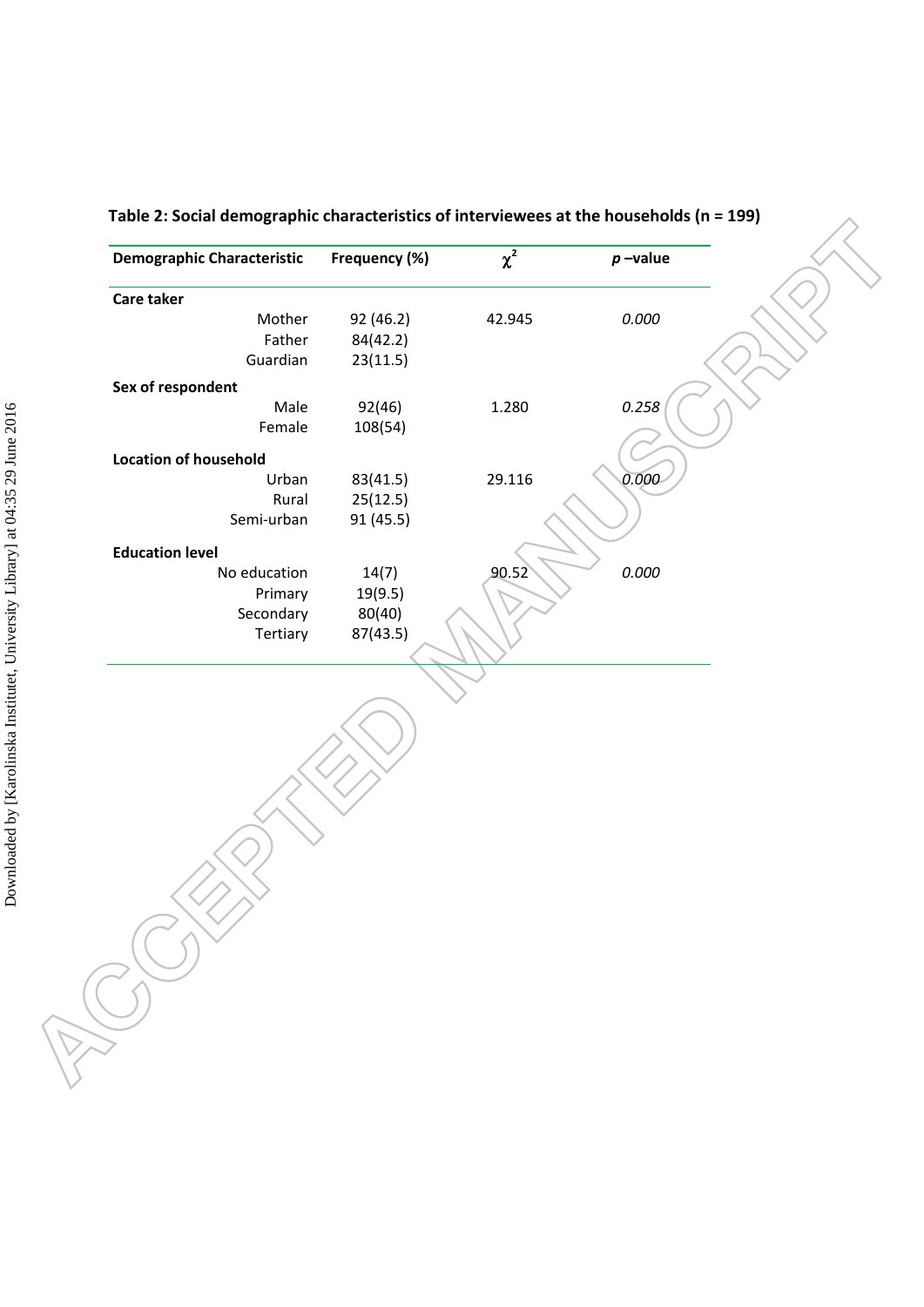| Characteristic                         | Self-prescribed antibiotic used |          | $\overline{\chi^2}$ | p-value |
|----------------------------------------|---------------------------------|----------|---------------------|---------|
|                                        | Yes                             | No       |                     |         |
| <b>Location of household</b>           |                                 |          |                     |         |
| Rural                                  | 7                               | 18       | 6.874               | 0.032   |
| Semi-urban                             | 34                              | 57       |                     |         |
| Urban                                  | 44                              | 39       |                     |         |
| Level of education                     |                                 |          |                     |         |
| No education                           | $\overline{2}$                  | 12       | 15.808              | 0.001   |
| Primary level                          | 3                               | 16       |                     |         |
| Secondary level                        | 33                              | 47       |                     |         |
| <b>Tertiary level</b>                  | 48                              | 39       |                     |         |
| <b>Confidence to self-diagnose ARI</b> |                                 |          |                     |         |
| Not confident(1)                       | 31                              | 65       | 12.089              | 0.007   |
| Not sure(2)                            | 52                              | 42       |                     |         |
| Confident(3)                           | 1                               | 5        |                     |         |
| Very confident(4)                      | $\overline{2}$                  | 2        |                     |         |
| <b>ARI treatment behaviour</b>         |                                 |          |                     |         |
| No treatment initiated                 | 0                               | 1        | 26.068              | 0.000   |
| Homemade remedies                      | $\overline{2}$                  | 14       |                     |         |
| Use herbal medicines                   | 1                               | 14       |                     |         |
| Medicine left overs                    | 45                              | 64       |                     |         |
| Seek medical care                      | 38                              | 21       |                     |         |
| <b>Antimalarial prescribed</b>         |                                 |          |                     |         |
| Yes                                    | 5.                              | 20       | 7.455               | 0.114   |
| No.                                    | 81                              | 94       |                     |         |
| Non medication therapies used          |                                 |          |                     | 0.000   |
| <b>Yes</b><br>No <sup>1</sup>          | 9<br>77                         | 43<br>71 | 24.372              |         |
| Prior ARI appropriately treated        |                                 |          |                     |         |
| Yes                                    | 3                               | 90       | 112.199             | 0.000   |
| No                                     | 86                              | 24       |                     |         |
| Source of remedies for ARI             |                                 |          |                     |         |
| <b>Hospital remnants</b>               | 4                               | 9        | 27.008              | 0.000   |
| Health center remnants                 | 1                               | 3        |                     |         |
| Clinic (Private)                       | 37                              | 28       |                     |         |
| Pharmacy                               | 24                              | 25       |                     |         |
| Drug Shop                              | 20                              | 23       |                     |         |
|                                        |                                 | 21       |                     |         |
| Herbalists                             |                                 |          |                     |         |

# **Table 3: Factors associated with the use of self-prescribed antibiotics**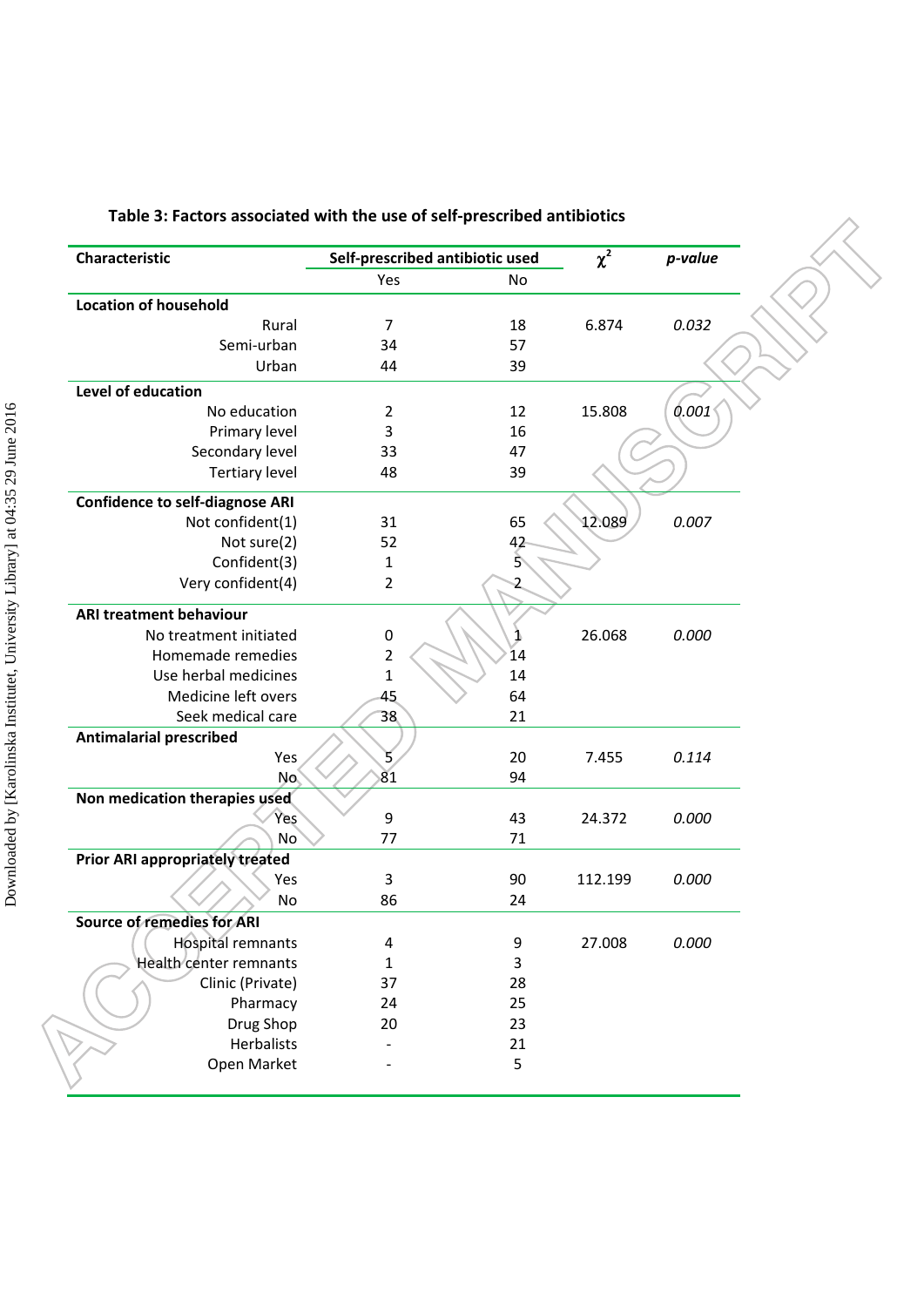### **Appendices**



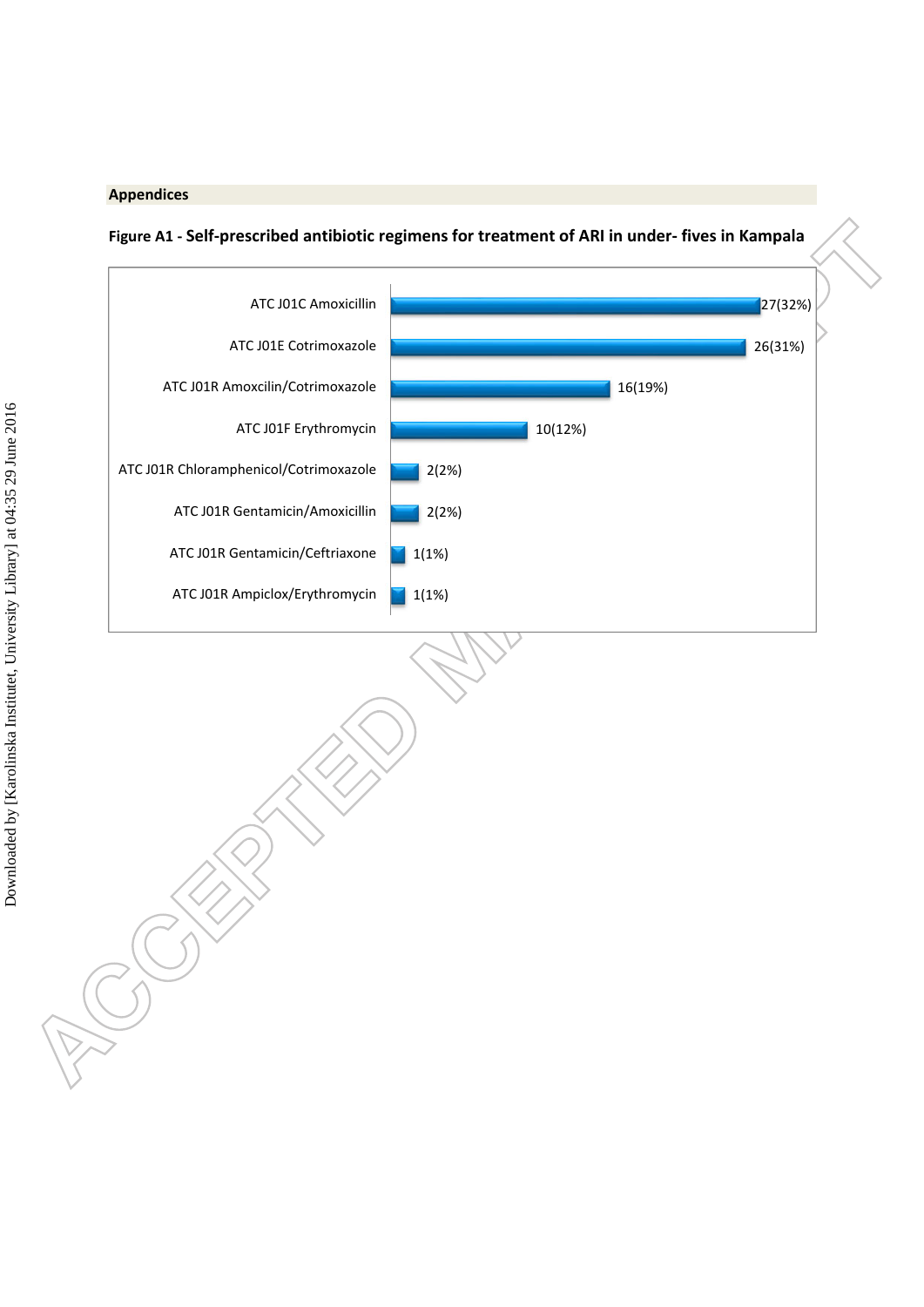

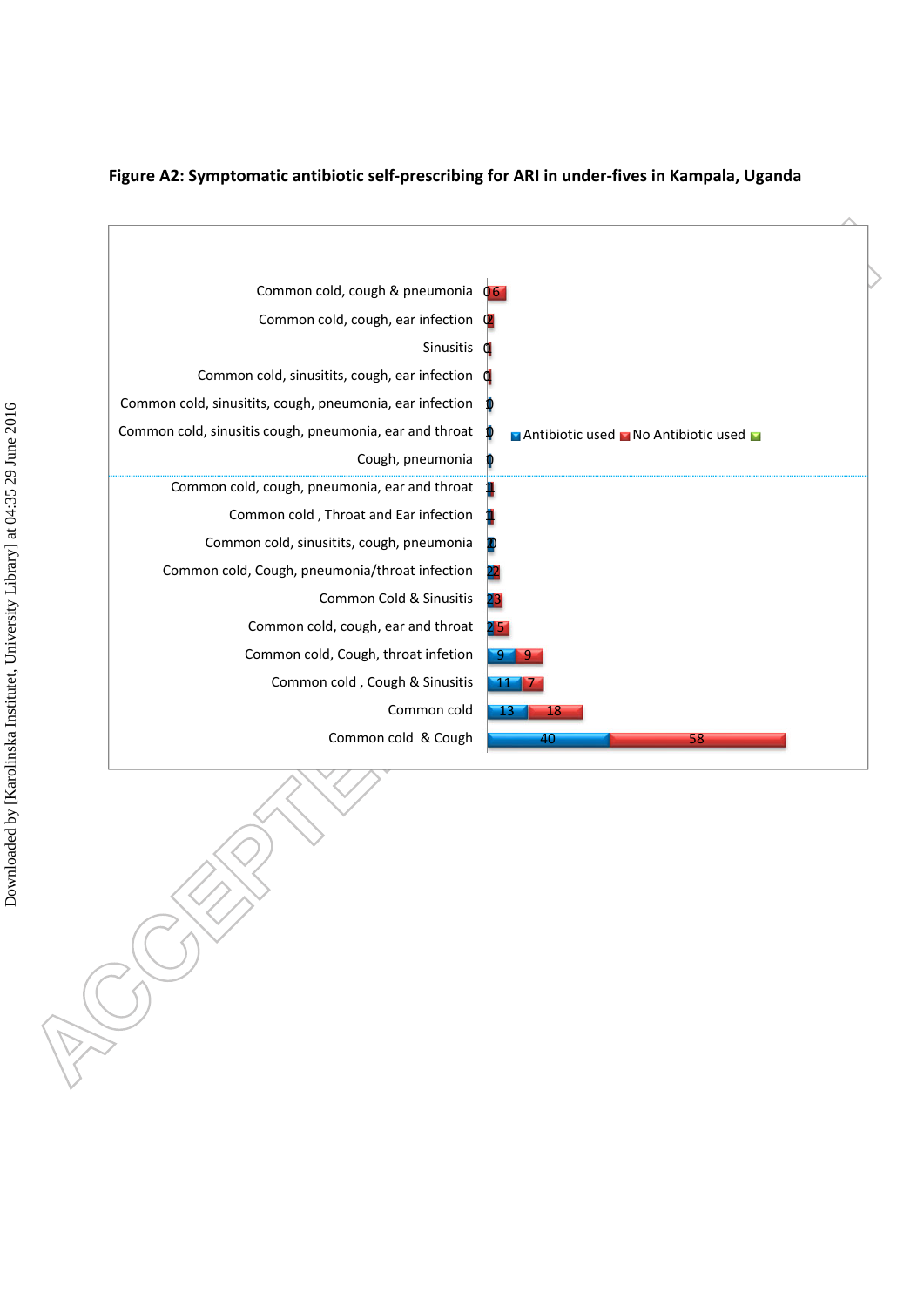#### **Interview guide questionnaire**

# **Title: Assessment of home based Management practices of acute respiratory infections among parents of the < 5 years children in Kampala, Uganda**

#### **Introduction and Purpose:**

Hello. My name is ………………………..and I would like to ask you a few questions as part of an assessment conducted by one MPH officer, Kagoya Harriet Rachel. The purpose of this exercise is to assess the home based Management practices of acute respiratory infections (ARIs) among parents of the < 5 years children in Kampala, Uganda.

#### **Consent form**

#### **Procedures:**

I will ask you a few questions about home based management of acute respiratory infections. Your genuine responses will be greatly appreciated. Your participation is absolutely voluntary and there is no penalty for refusing to take part.

### **Confidentiality:**

If you accept to participate in the interview, I will ask you questions privately without the presence of anyone else and in a place where our discussion cannot be overheard. All information that I record will be kept strictly confidential; your name will not be used and you will not be identified in any way.

#### **Risks/discomfort and Benefits:**

There is no serious risk to you if you agree to participate in this interview activity. Some of the questions may be sensitive for instance, your family information. I want to assure you that all information collected will be kept confidential. This study will help health care givers better understand how parents and other care givers respond to and manage ARI among children below 5 years of age. We will use this information to identify the home based practices for responding to ARIs and identify strategies for improving the management of ARI for children's better health, reduction in morbidity and mortality.

### **Persons to contact:**

Do you have any questions you would like to ask about the purpose and procedure of this interview? (Take questions if any). I will also be available to take any questions that you may have at the end of this interview.

| May I proceed with the interview? Yes | Nο |
|---------------------------------------|----|
|                                       |    |

*The interviewer's signature below verifies that informed consent has been verbally obtained*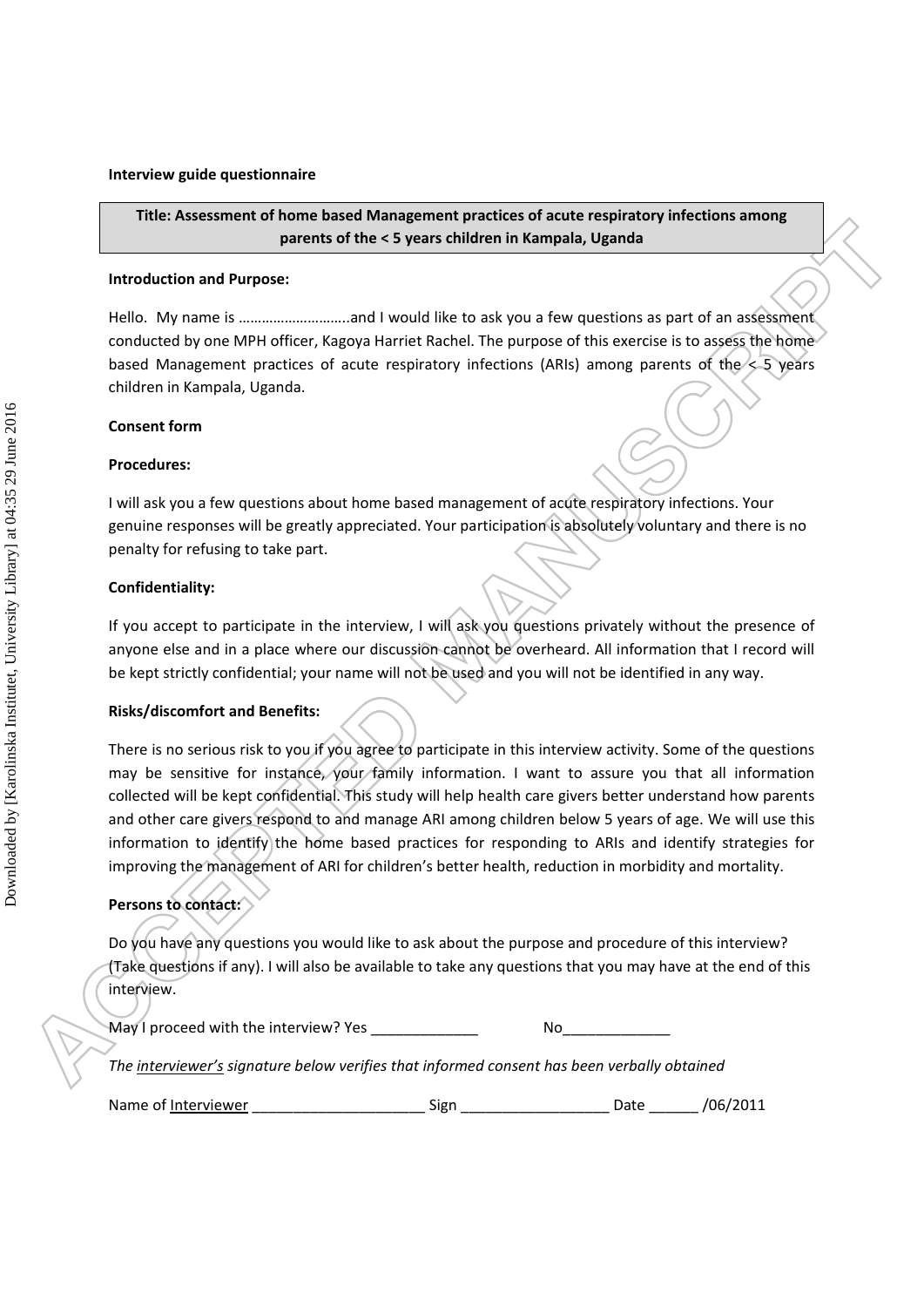**Please Contact me for any further questions** 

**Harriet Rachel Kagoya Kibuule** 

**Mobile: +264 816 873 619** 

**Email: kharrietrachel@yahoo.com, h.kagoya@sfh.na.org** 

**Dennis Mutekanga** 

**+256 779 100 383** 

**Email: mutekangadenis@yahoo.com**

**Interviewer:** Please Tick or fill in the required information as per instruction. *Do not read responses unless the directions indicate*.

#### **Questions**

| Serial No.                                 | 101) Date of interview                                                   | 102) Division                         | 103) Initials of data |
|--------------------------------------------|--------------------------------------------------------------------------|---------------------------------------|-----------------------|
|                                            |                                                                          | $(1)$ $\Box$ Nakawa                   | Collector's name:     |
|                                            |                                                                          | $(2)$ $\Box$ Kawempe                  |                       |
|                                            | DD/MM/YYYY                                                               | $(3)$ $\Box$ Rubaga                   |                       |
|                                            |                                                                          | $(4)$ $\Box$ Kampala central          |                       |
|                                            |                                                                          | (5) $\Box$ Makindye                   |                       |
|                                            | 104). Role of                                                            | 105).Sex of                           | 106). Age of          |
|                                            | <b>Respondent</b>                                                        | <b>Respondent</b>                     | respondent:           |
| Family & respondent<br><b>Demographics</b> | $(1)$ $\Box$ Mother $(2)$ $\Box$<br>Father<br>$(3)$ $\Box$ Other specify | $(1)$ $\Box$ Male $(2)$ $\Box$ Female | years                 |
|                                            |                                                                          |                                       |                       |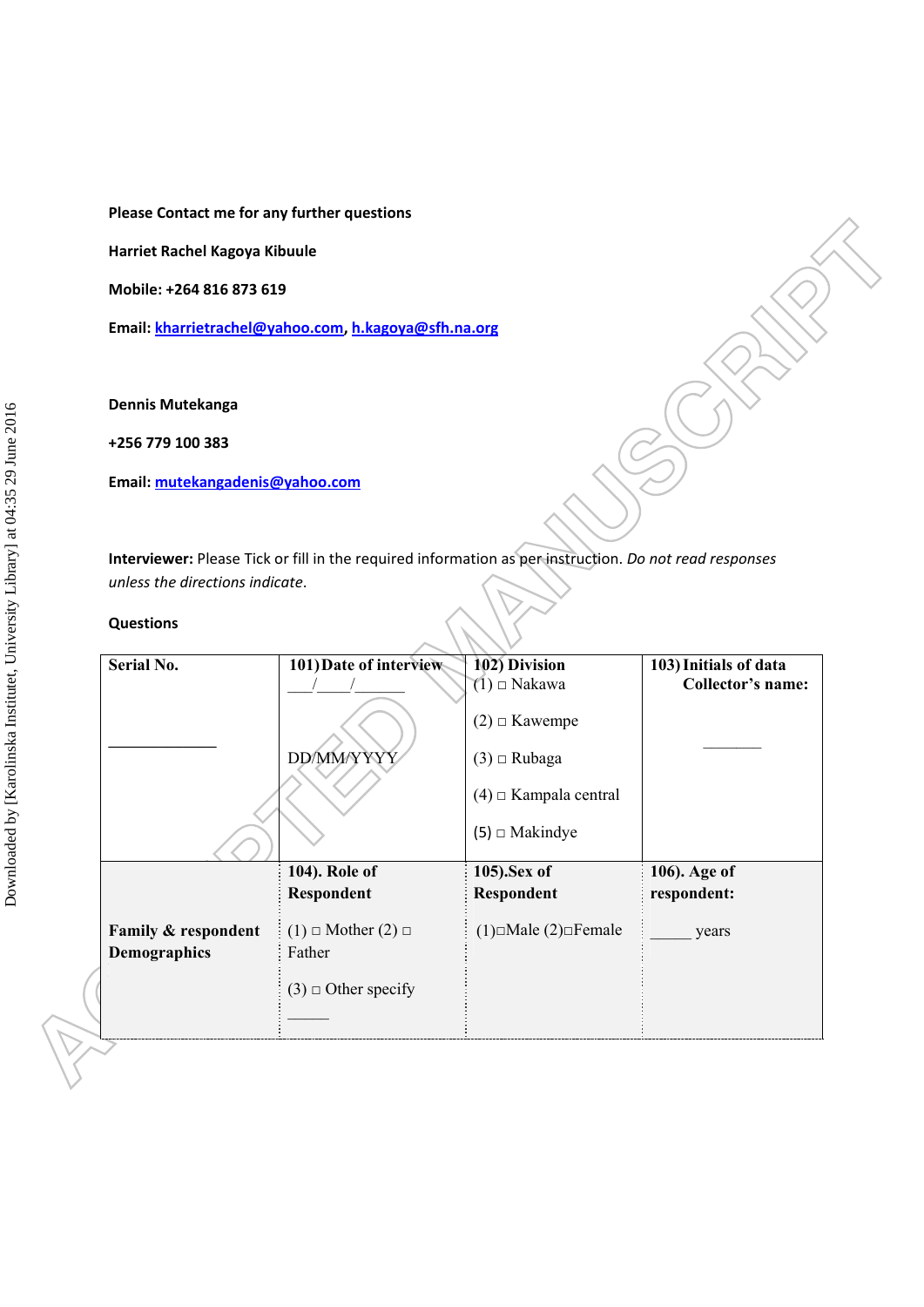|                                                                                                                                                                                                    | 107). Residence of<br>respondent<br>$(1) \square$ Urban<br>$(2) \square$ Rural<br>$(3)$ $\Box$ Semi-urban<br>110). Family Size:<br>Total<br>Adults<br>Children                                                                                                                           | 108). Respondent's<br>highest level of<br>education<br>$(1)$ $\Box$ No education<br>$(2)$ $\Box$ Primary education<br>$(3)$ $\Box$ Secondary<br>education<br>$(4)$ $\Box$ Tertiary education<br>111). Number of<br>children $(1)$ <<br>3months:<br>$(2)$ 4-12<br>months:<br>$(3)$ 1-3 years: | 109). Respondent's<br>employment status<br>$(1)$ $\Box$ Formal<br>employment<br>$(2) \square$ Casual<br>employment<br>$(3)$ $\Box$ Self employed<br>$(4)$ $\Box$ Unemployed<br>112). How many of $< 5$<br>yrs have completed<br>immunization? |  |
|----------------------------------------------------------------------------------------------------------------------------------------------------------------------------------------------------|------------------------------------------------------------------------------------------------------------------------------------------------------------------------------------------------------------------------------------------------------------------------------------------|----------------------------------------------------------------------------------------------------------------------------------------------------------------------------------------------------------------------------------------------------------------------------------------------|-----------------------------------------------------------------------------------------------------------------------------------------------------------------------------------------------------------------------------------------------|--|
| 113). Are children of<br>school going age<br>Schooling?<br>$(1) \square$ YES<br>$(2) \square$ NO                                                                                                   | 114). If Yes, state<br>Number of Children <<br>5 years going to School<br>kids                                                                                                                                                                                                           | $(4)$ 3-5 years:<br>115). Type of School<br>$(1)$ $\Box$ Public<br>$(2)$ $\Box$ Private<br>$(3)$ $\Box$ Both Private &<br>Public                                                                                                                                                             | 116). Location of<br><b>School</b><br>$(1) \square$ Urban $(2) \square$<br>Rural<br>$(3)$ $\square$ Semi-urban                                                                                                                                |  |
| 117). Have any of your<br>children <5 years<br>suffered from ARI?<br>(Explain what ARIs are<br>and give all the<br>symptoms)<br>$(1) \oplus Y$ es<br>$(2)$ $\Box$ No<br>$(3) \square$ I don't know | <b>Symptoms of ARI</b><br>$\triangleright$ Flu/ Common cold<br>$\triangleright$ Ear infections<br>$\triangleright$ Nose Congestion<br>Throat infections<br>➤<br>Cough infections<br>➤<br>$\triangleright$ Breathing Sounds<br>$\triangleright$ Breathing fast<br>$\triangleright$ Others | 118). Type of ARI<br>suffered<br>$(1)$ $\square$ Common Cold<br>$(2)$ $\square$ Sinusitis<br>$(3)$ $\Box$ Flu<br>$(4)$ $\Box$ Cough<br>$(5)$ $\Box$ Pneumonia<br>$(6)$ $\Box$ Ear infections                                                                                                 | 119). When did they /<br>she/he (kids $\leq$ 5 yrs)<br>last suffer from ARI?<br>1) $\Box$ 0-2 weeks ago<br>2) $\Box$ 2-4 weeks ago<br>3) $\Box$ > 4 weeks ago<br>4) I don't remember                                                          |  |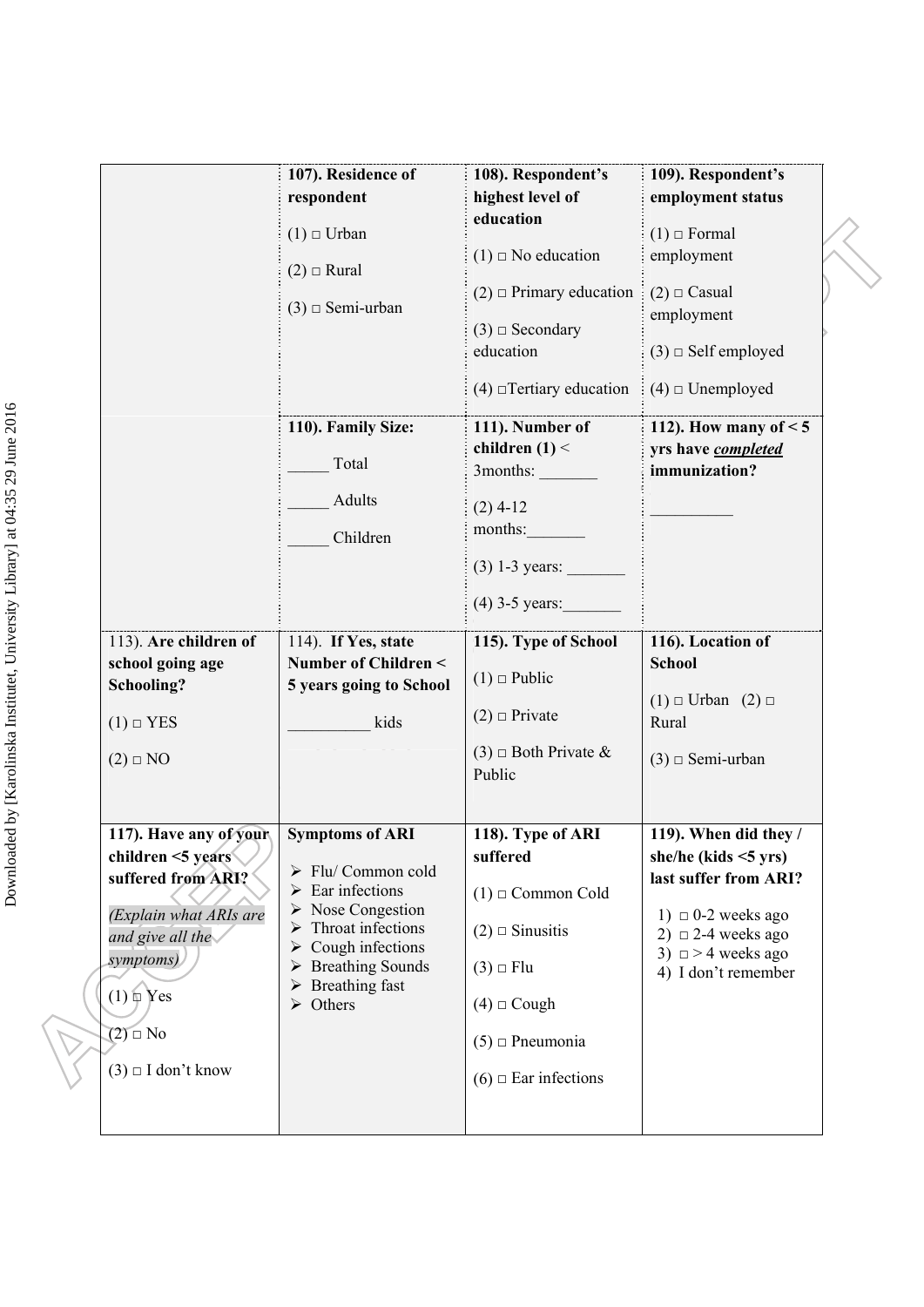|                                                                                                      |                                   |                          | $(7)$ $\Box$ Throat Infections   |                    |                                                              |
|------------------------------------------------------------------------------------------------------|-----------------------------------|--------------------------|----------------------------------|--------------------|--------------------------------------------------------------|
| 120). How frequent do                                                                                |                                   | 121). What is the        | 122). How soon did               |                    | 123). How soon did / do you                                  |
| kids in your family suffer                                                                           | Common                            |                          | /do you NOTICE                   |                    | <b>RESPOND</b> e.g. giving $1st$                             |
| ARI/ year?                                                                                           | <b>Duration of</b>                |                          | any of the                       |                    | treatment?                                                   |
|                                                                                                      | symptoms?                         |                          | symptoms?                        |                    |                                                              |
| $(1) \square (1)$ Every month<br>$(2) \square (2)$ Every 2 <sup>nd</sup> or 3 <sup>rd</sup><br>month |                                   | $(1) \square 1-3$ days   | $(1)$ $\Box$ less than 1 day     | signs              | $(1)$ $\Box$ Same day after seeing                           |
| $(3) \square (3)$ Twice in a year<br>$(4) \square (4)$ Rarely (once in a                             |                                   | $(2) \square 4$ -7 days  | $(2) \square 1-3$ days           |                    | $(2)$ $\Box$ Within < 3 days                                 |
| year)                                                                                                |                                   | $(3)$ $\Box$ more than 7 | $(3) \square 3$ -5 days          |                    | $(3) \square 3-5$ days                                       |
|                                                                                                      | days                              |                          | $(4)$ $\Box$ more than 5         |                    | $(4)$ $\Box$ About 7 days                                    |
|                                                                                                      |                                   |                          | days                             |                    |                                                              |
|                                                                                                      |                                   |                          |                                  |                    | $(5)$ $\Box$ More than 7 days                                |
| 124). What is your <b>IMMEDIATE</b>                                                                  |                                   |                          | 125). List the common            |                    | 126). Where did/ do you                                      |
| $/$ 1 <sup>st</sup> response at HOME?                                                                |                                   |                          | medicines or Remedies Used       |                    | purchase /get drugs for                                      |
|                                                                                                      |                                   |                          | at home for quick treatment      |                    | child(ren) treatment?                                        |
| $(1)$ $\Box$ None / ignored symptoms                                                                 |                                   | of ARIs:                 |                                  |                    |                                                              |
| $(2)$ $\Box$ Give Home made Remedies                                                                 |                                   | 1.                       |                                  |                    |                                                              |
| $(2)$ $\Box$ Treat with herbs made AT                                                                |                                   |                          |                                  |                    | $(1)$ $\Box$ Hospital $(2)$ $\Box$ Health                    |
| <b>HOME</b>                                                                                          |                                   | 2.                       |                                  | Centre             |                                                              |
|                                                                                                      |                                   | 3.                       |                                  |                    | $(3) \square$ Clinics $(4) \square$ Pharmacy                 |
| $(3)$ $\Box$ Treat with herbs locally                                                                |                                   |                          |                                  |                    |                                                              |
| purchased                                                                                            |                                   | $\mathbf{4}$ .           |                                  |                    | $(5)$ $\square$ Drug shop                                    |
| (4) $\Box$ Gave medicines (tablets &                                                                 |                                   |                          |                                  | $(6)$ $\Box$ Other |                                                              |
|                                                                                                      |                                   | $5\%$                    |                                  |                    |                                                              |
| syrup)                                                                                               |                                   |                          |                                  | (specify)          |                                                              |
| $(5)$ $\Box$ Take to Clinic/Hospital                                                                 |                                   |                          |                                  |                    |                                                              |
|                                                                                                      |                                   |                          |                                  |                    |                                                              |
| $(5)$ $\square$                                                                                      |                                   |                          |                                  |                    |                                                              |
| Others:                                                                                              |                                   |                          |                                  |                    |                                                              |
|                                                                                                      |                                   |                          |                                  |                    |                                                              |
|                                                                                                      | $\overline{127}$ ). Was treatment |                          |                                  |                    | 128). If Yes, how long did it take the child(ren) to recover |
| Perceived                                                                                            | effective?                        |                          | from the symptoms being treated? |                    |                                                              |
| effectiveness of                                                                                     |                                   |                          |                                  |                    |                                                              |
| home based                                                                                           | $(1) \square Yes$                 | $(2)$ $\Box$ No          | $(1)$ $\square$ Les than 3 days  |                    | $(2) \Box 3 - 5$ days                                        |
| treatment                                                                                            | $(3)$ Not sure                    |                          |                                  |                    | $(3)$ $\Box$ Within one week (4) More than a week (7 days)   |
|                                                                                                      |                                   |                          |                                  |                    |                                                              |
| <b>Decision to seek</b>                                                                              | 129). After initial               |                          | 130). If Yes, how soon did you   |                    | 131). At the health                                          |
| professional                                                                                         | treatment at home,                |                          | take the child(ren) to health    |                    | facility, was child                                          |
| health care                                                                                          | did you take the                  |                          | facility?                        |                    | admitted?                                                    |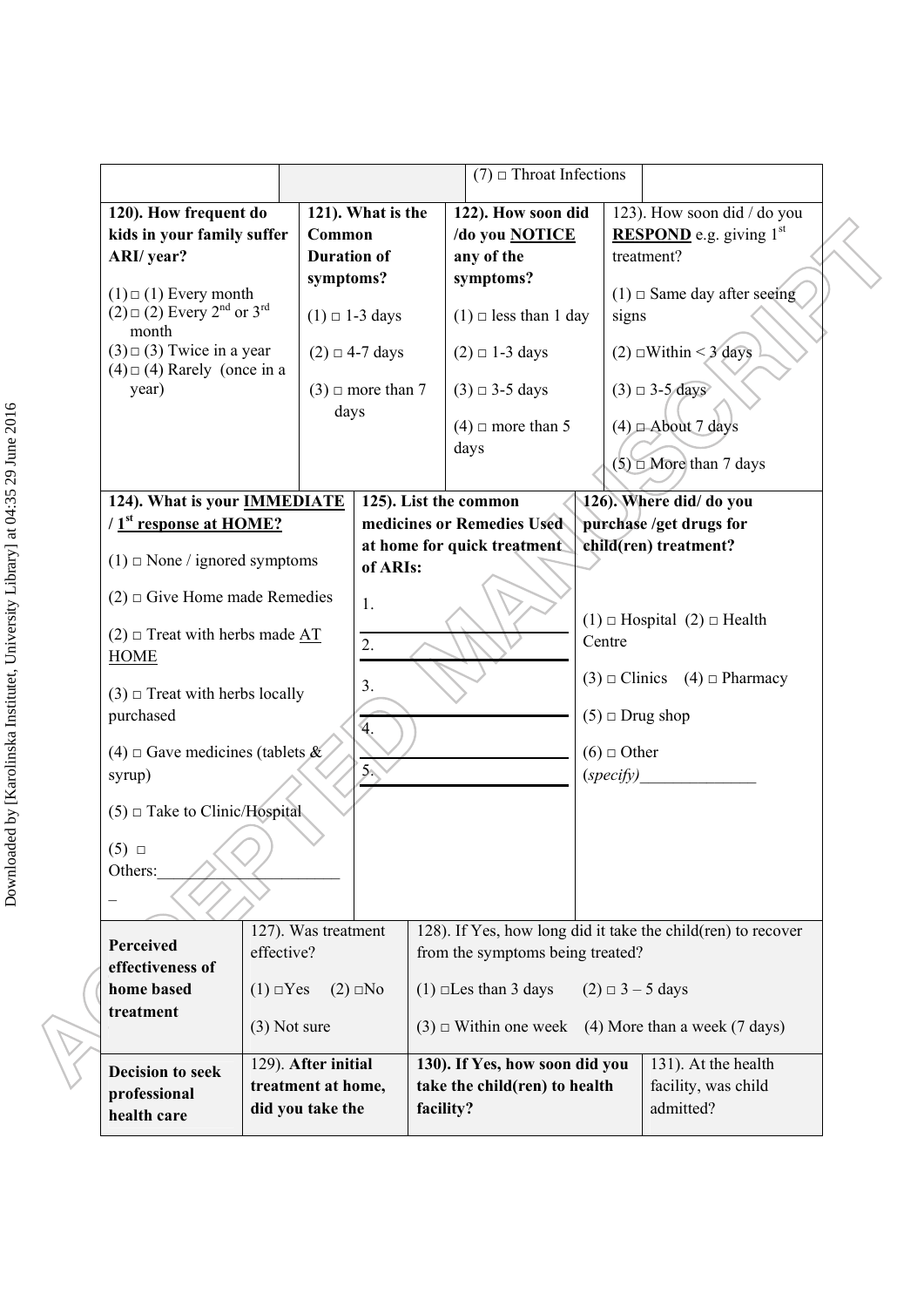| services            | child(ren) to a health<br>facility?                                                                   | $(1)$ $\Box$ Same day after giving<br>initial treatment<br>$(2)$ $\Box$ Within 3 days $(3)$ $\Box$ 3-5 | $(1) \square Y$ es $(2) \square No$<br>$(3) \square$ Don't remember                          |
|---------------------|-------------------------------------------------------------------------------------------------------|--------------------------------------------------------------------------------------------------------|----------------------------------------------------------------------------------------------|
|                     | $(1) \square$ Yes $(2) \square$ No                                                                    | days<br>$(4)$ $\Box$ After one week (7 days)                                                           |                                                                                              |
|                     | 132). How confident do you feel when managing the last ARI episode?                                   |                                                                                                        |                                                                                              |
|                     | $(1)$ $\Box$ Not confident $(2)$ $\Box$ Not sure $(3)$ $\Box$ Somewhat confident $(4)$ Very confident |                                                                                                        |                                                                                              |
| 1.                  | 133). What would you have done differently if the symptoms re-occur?                                  |                                                                                                        | 134). Do you feel you<br>have the necessary<br>knowledge and skill to<br>handle ARI at home? |
| 2.                  |                                                                                                       |                                                                                                        | $(1) \square Y$ es $(2) \square No$                                                          |
| 3.                  |                                                                                                       |                                                                                                        | $(3)$ $\Box$ Not sure                                                                        |
| 1.<br>2.<br>3.      | should do to improve home based management of ARIs?                                                   |                                                                                                        |                                                                                              |
| to hospital or not? | 136). What determines that you will take the child                                                    | and needs to be taken to Hospital                                                                      | 137). How do you tell that the child is severely ill                                         |
|                     |                                                                                                       |                                                                                                        |                                                                                              |